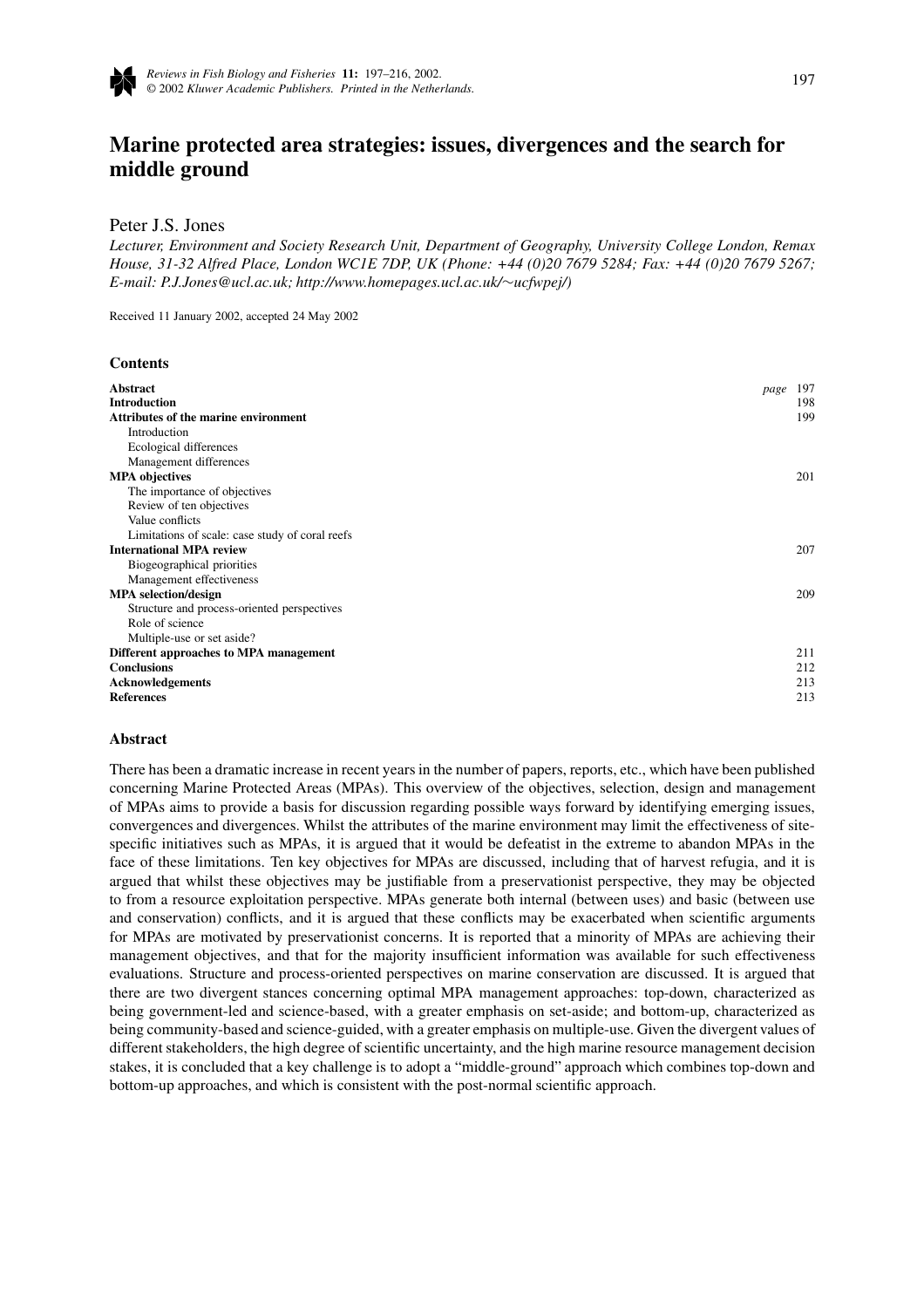198

This paper is an overview of issues concerning the objectives, selection, design and management of Marine Protected Areas (MPAs). The rationale for such an overview is that there has been a dramatic increase in recent years in the number of papers, reports, etc., which have been published concerning MPAs. This overview aims to provide a basis for discussions regarding possible ways forward by identifying emerging issues, convergences and divergences.

By way of background, this overview explores the development of MPA policy, the progress of MPA designations under international law and the attributes of the marine environment which influence the effectiveness of MPAs. The validity of ten general MPA objectives will then be assessed and the underlying value conflicts discussed. The extent to which these objectives can be achieved by MPAs considering the scale and connectivity of the marine environment will then be discussed with particular reference to coral reefs. The biogeographical representativity and management effectiveness of MPAs will then be assessed, drawing on a recent international review.

Against this background, emerging divergences of opinion about the best approaches to selecting, designing and managing MPAs will be discussed, particularly between those that argue for a top-down approach, based primarily on strategic scientific priorities, and those that argue for a bottom-up approach, based primarily on socio-economic priorities. The benefits and challenges of adopting a "middle ground" approach, which combines top-down and bottom-up approaches, are then discussed.

The IUCN defines an MPA as:

Any area of littoral or subtidal terrain, together with its overlying water and associated flora, fauna, historical and cultural features, which has been reserved by law or other effective means to protect part or all of the enclosed environment (Kelleher and Kenchington, 1992).

The term "MPAs" includes intertidal reserves and areas focused on the protection of shipwrecks, archaeological remains, etc., some arguing that the term is so broad and vague that it has little value (Ballantine, 1999), and that its generality may obscure marine nature conservation objectives (Jones, 1994). A plethora of terms are used to describe such areas, depending upon the policy framework within which they are designated, the principal objectives, and the level of protection which is afforded to achieve these objectives. Ballantine (1999) argues that the term "marine reserve" should be used generally in order to rationalize site-based approaches to marine conservation, and that sites designated as such should always be strictly protected against extractive activities and disturbance. However, for the purposes of this paper the general term MPA shall be employed, but the focus will be on subtidal areas in coastal seas (generally within 12 nautical miles) for which the main objectives are related to nature conservation, and no particular degree of protection will be implied by the use of this term.

The world's first official MPA which included a substantial subtidal area was established at Glacier Bay, Alaska in 1925, incorporating coastal waters of importance to whale and seal populations. Ten years later, the first primarily subtidal MPA was established at Fort Jefferson, Florida, covering the Dry Tortugas system of coral reefs. However, Ray (1999) argued that the first "self-conscious" MPA, i.e., based on firsthand appreciation of marine life through the advent of snorkelling and SCUBA, was not established until 1959: Exuma Cays Land-and-Sea Park. It was another sixteen years before the first international meeting was held to review progress with MPAs and develop approaches for selecting, promoting and managing such sites (IUCN, 1976). The designation of MPAs has similarly proceeded in a relatively slow manner, with only 125 being recognized by 1974 (Bjorklund, 1974) and 1,306 by 1994 (Kelleher et al., 1995). Considering that around 37,000 terrestrial protected areas were then listed by the IUCN, it is clear that progress with marine site protection has lagged behind terrestrial initiatives.

Guidance to support the selection, designation and management of MPAs has also been relatively slow in its development. The IUCN first published guidelines for establishing MPAs in 1984, aimed primarily at planners and managers of MPAs for coral reefs and mangroves in developing countries (Salm and Clark, 1984), and these have recently been updated (Salm et al., 2000). More widely applicable guidelines for MPAs were published by the IUCN in 1992 (Kelleher and Kenchington, 1992) and these have been updated to reflect recent developments and experiences (Kelleher, 1999). In addition to such IUCN guidance, experiences around the world concerning the different principles and techniques for managing MPAs have been compiled (Gubbay, 1995), and two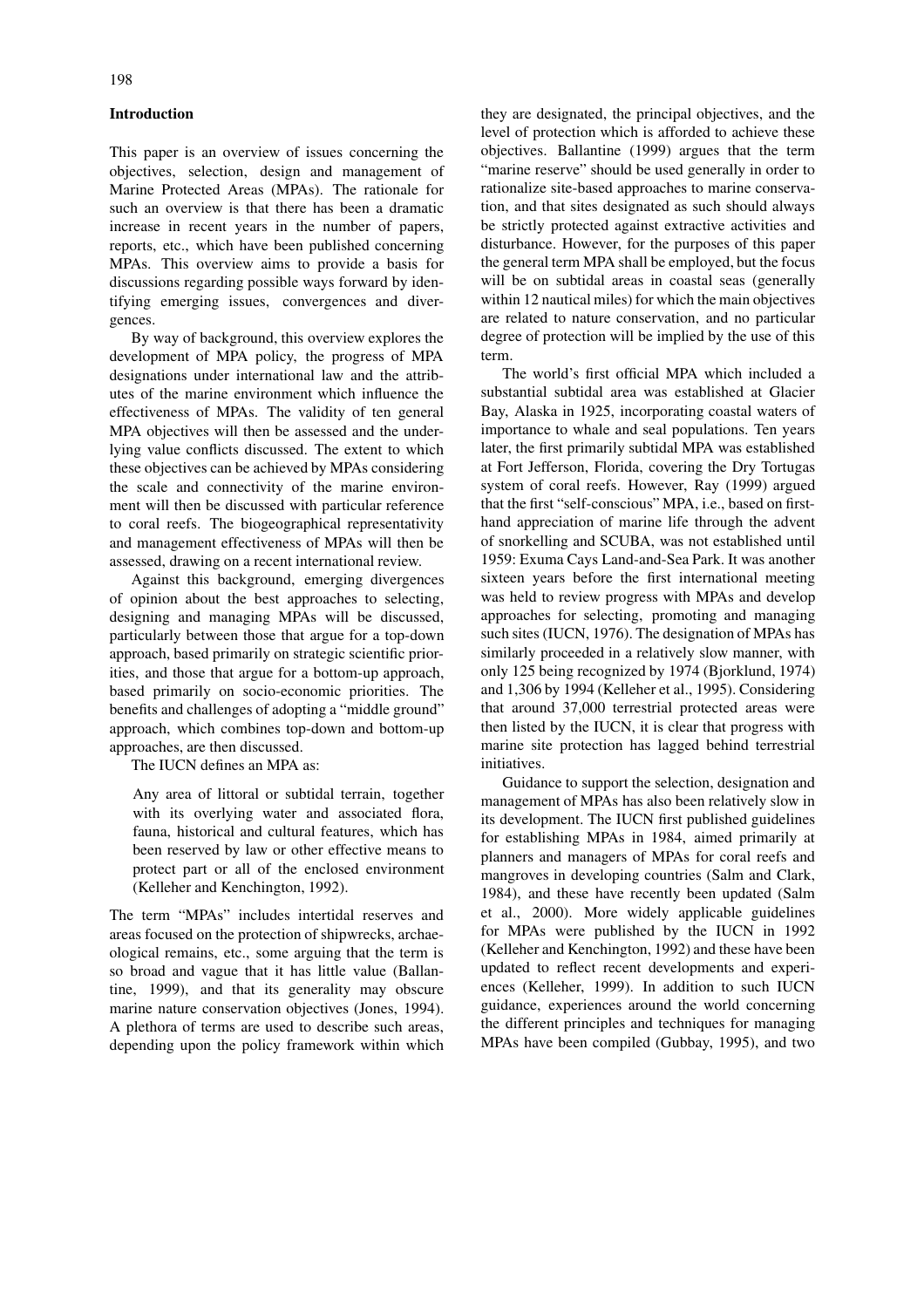guides focused mainly on the use of MPAs in fisheries management have been published (Roberts and Hawkins, 2000; NRC, 2001).

# **Attributes of the marine environment**

#### *Introduction*

The designation of nature reserves is an approach to conservation that has primarily been developed and applied in the terrestrial environment. When considering the relative lack of progress with the designation of MPAs, it must be recognized that there are a number of attributes of inshore marine environments which, to a degree, limit the potential effectiveness of such site specific approaches. The implications of these differences for marine conservation strategies have been reviewed by a number of authors, e.g., Agardy (1997), Kenchington (1990), NRC (2001), Norse (1993) and Ray (1976). There are a number of ecological and management differences between inshore marine and terrestrial environments which are particularly important in this respect.

# *Ecological differences*

#### *Scale*

Marine ecosystems tend to exhibit wide spatial scales and have relatively indistinct boundaries, based on physiographic features such as sea temperature, salinity or current fronts, tectonic features, etc. Terrestrial ecosystems, on the other hand, tend to exhibit narrower spatial scales and are bound by relatively distinct physiographic boundaries, e.g., landscape features and geological changes. However, Ray (1996) reviews arguments against this view of the sea as a homogenous domain and argues that the complex trophic patchwork or mosaic structure of marine systems should be recognized. Though these arguments are valid, it must be recognized that subtidal environments are generally *relatively* homogenous and wide-scale, compared to the more heterogeneous terrestrial environments. This will influence the potential effectiveness of MPAs which are necessarily characterized by being site-scale specific. MPAs are generally considered to be particularly appropriate for site-dependent species with limited dispersal (Boersma and Parrish, 1999).

Norse (1993) reviews different types of critical marine areas to which site-specific protection is particularly appropriate, such as areas of: high diversity; endemism and productivity; spawning and nursery grounds; migration stopover points and bottlenecks; and areas of importance to particularly vulnerable species. Such critical areas often become the basis on which MPAs are selected. Their importance serves to illustrate that, despite the scale of marine ecosystems, site-specific measures often do have a role in conservation efforts, though arguably not in as many circumstances or to the same degree of effectiveness as for terrestrial ecosystems.

#### *Connectivity*

Arguments concerning scale are closely related to these for connectivity, in that areas which are spatially separated are more likely to be functionally connected in marine ecosystems than in terrestrial ecosystems. This clearly influences the selection and design of MPAs and their potential effectiveness in achieving certain objectives. Ray and McCormick-Ray (1994) argue that the general effectiveness of MPAs is critically dependent upon whether their design takes account of the functional connectivity over wide spatial scales between different parts of the ecosystem mosaic, whilst Roberts (1997, 1998) stresses the importance of recognising the connectivity between sources and sinks of recruits in designing MPAs for fisheries management.

# *Variability*

Biological communities in inshore seas tend to exhibit particular variability or discontinuities due to a combination of biotic, abiotic and anthropogenic factors, the interactions between which are increased by the connectivity of the marine environment (Ray, 1996). Inshore marine ecosystems can be particularly complex due to the interactions between a diversity of communities in a wide range of niches, which often have non-linear population dynamics. Therefore, populations may rise and fall in a relatively unpredictable and non-attributable manner due to complex interactions between the ecological dynamics of different communities. Such variations also occur in response to variations in the physical environment, such as changes in currents, terrestrial run-off and coastal geomorphology.

Human activities often also affect inshore communities, and the connectivity of the marine environment means that such activities may occur a considerable distance from the MPA, but can still have a significant impact on the communities in question. For example, overfishing off the coast of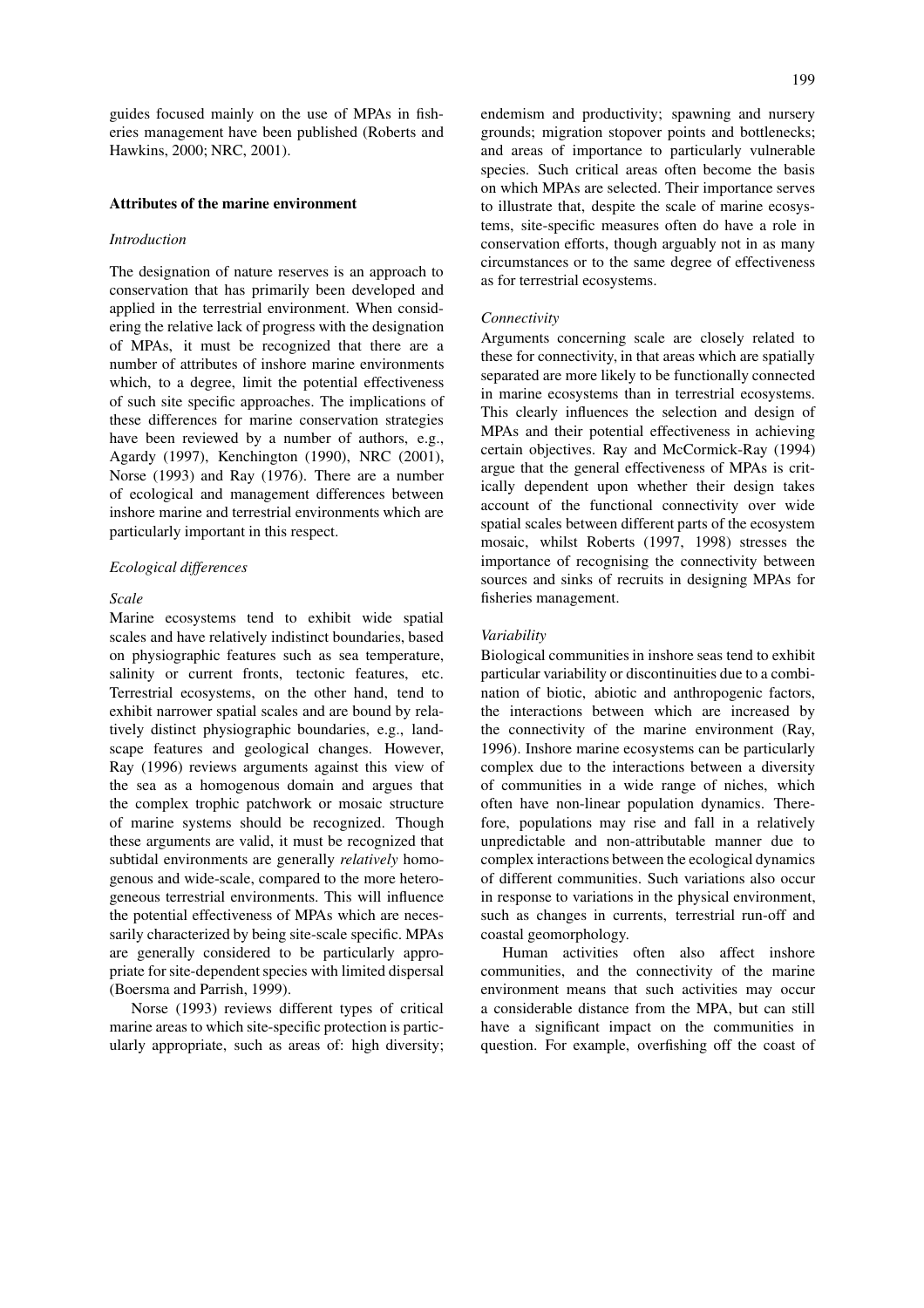Alaska was one of the principal factors which led to the collapse of populations of Steller sea lions and harbour seals, which were an important food source for killer whales, which have in turn been forced to seek alternative prey, including sea otters in the shallow seas around the Aleutian Islands. The resulting decline in sea otters has set off a cascade of effects: populations of sea urchins, on which sea otters normally prey, have exploded, leading to the overgrazing and collapse of kelp beds which are at the base of the inshore marine food web and provide an important habitat for many marine species (Estes et al., 1998).

An important consequence of such linkages is that management situations are often very complex through interactions between the impacts of human activities and the dynamics of a little known system (Kenchington, 1990). For example, outbreaks of the crown-of-thorns starfish (*Acanthaster planci*) can devastate coral reefs (Sapp, 1999), and there is evidence that the frequency and intensity of outbreaks has increased, exceeding the capability of corals to recover (Seymour and Bradbury, 1999). However, there is uncertainty as to the significance of anthropogenic impacts in perturbing these dynamics and exacerbating the impacts of such outbreaks by increasing their degree, extent and persistence, and as to which anthropogenic impacts might be particularly significant (Cameron et al., 1991; Kenchington and Kelleher, 1992). Outbreaks may be caused by increased crown-of-thorns starfish recruitment due to reductions in the populations of species that prey on larvae and juveniles as a result of commercial and recreational fishing (Ormond et al., 1990), or due to increased production as a result of increases in the terrestrial runoff of nutrients (Birkeland, 1982). This case illustrates how it can be very difficult to distinguish between natural and anthropogenic variations in inshore marine ecosystems and to link observed variations with specific anthropogenic impacts. Similarly, Dayton et al. (1998) discuss difficulties in establishing a natural benchmark against which changes can be evaluated, and in discerning natural from anthropogenic changes.

# *Management differences*

# *Naturalness*

Marine ecosystems are generally natural in management terms, in that they are rarely the result of positive intervention. By contrast, some terrestrial habitats considered to be of high conservation value, e.g., moors, lowland heaths and meadows, are semi-natural in that positive intervention through the maintenance of certain human activities is required to preserve them in their modified state (Sutherland and Hill, 1995). Marine ecosystems are, to varying degrees, subject to negative interventions through anthropogenic impacts that result from a range of activities e.g., fishing. This leads to significantly modified ecosystems (Norse, 1993), and the majority of the world's coastal seas have been affected (Vitousek et al., 1997; Jackson et al., 2001). However, it is rarely argued that such activities should continue in certain marine areas because the impacted habitats are considered, as a result, to have developed a conservation interest. The general approach to the management of MPAs is therefore one of non-intervention in comparison to the active management approach to conservation which is often practised on land (Laffoley and Bines, 2000). MPA management essentially involves the minimisation of negative interventions, through the restriction of certain activities in certain areas, in order to maintain relatively natural ecosystems, rather than the promotion of positive interventions, through the selective continuation of certain activities, in order to maintain semi-natural habitats.

#### *Limited scientific knowledge base*

One reason that the potential of MPAs as a management tool has yet to be realized, is that the science underlying effective MPA development and management is poorly understood (Mascia, 2001). Our understanding of the structure and function of marine ecosystems is poor compared to that of terrestrial systems, due to logistical problems of observing and studying such environments and the related high costs, their complex and dynamic nature, and the fact that humans are a predominantly terrestrial species. The management problems related to variability are compounded by a lack of understanding of the abiotic and biotic dynamics and processes that shape marine communities (Kenchington, 1990). This has a number of fundamental implications for the selection, design, management, and evaluation of MPAs, related to factors such as a lack of long-term baseline monitoring studies, a lack of knowledge about trophic relationships over different spatial and temporal scales, and difficulties in gaining scientific evidence to support claims concerning sustainable exploitation levels and cause-effect relationships. However, Ludwig et al. (1993) argued that scientific uncertainty is not neces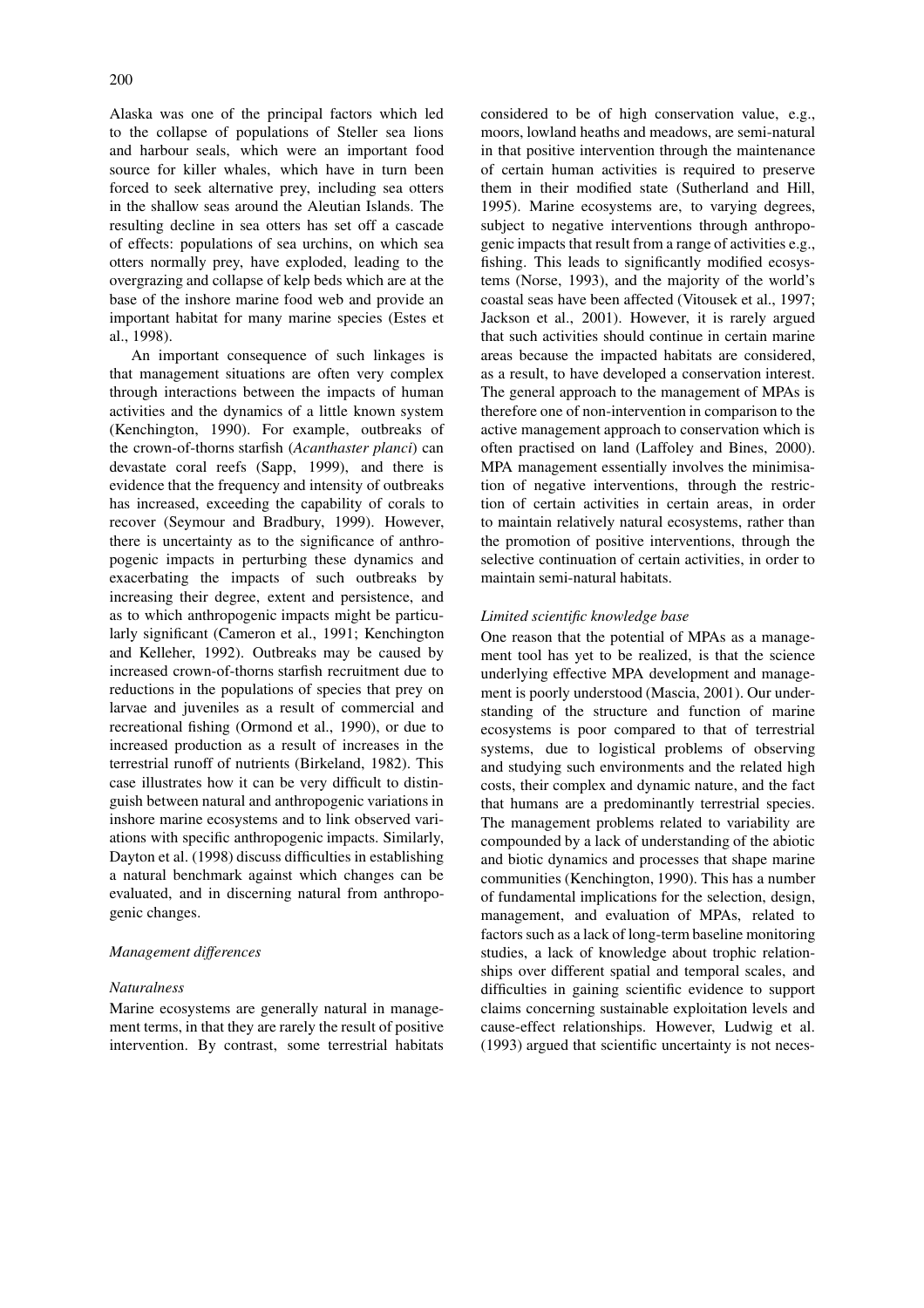sarily an obstacle to conservation initiatives, and that actions should be taken on an iterative, adaptive basis which recognizes scientific uncertainty, rather than delaying actions in the quest for scientific certainty.

#### *The multiple use of coastal seas*

On land, different activities tend to occur in dedicated areas, interactions between which can be managed with relative ease, conflicts generally being based on competition between different users for a given area, e.g., agriculture and conservation. Disputes can often be resolved at a local or regional level. However, inshore seas are characterized by a growing intensity and diversity of multiple uses within the same area, with different societal sectors perceiving such ecosystems to be valuable in different ways, often leading to conflicts. Even where activities are spatially separated, the connectivity of marine ecosystems increases the scale of related impacts, and thereby the geographical distance over which negative interactions may potentially occur, leading to "down-stream impacts." This in turn means that MPA management must often address a relatively wide range of conflicts at a relatively wide spatial scale. Furthermore, the principle of the "freedom of the seas" is widely recognized, leading to a general expectation amongst many stakeholders of relatively open access and a resistance to proposals to implement access restrictions.

The manner in which these multiple uses are managed is also significant, in that there is rarely an overarching management framework. Management authority is often restricted to a given agency's statutory remit over a specific sectoral activity, which hinders integration initiatives. Jurisdictional frameworks are also often complicated, with significant gaps and overlaps in their boundaries, leading to the potential for "turf battles" between different sectoral agencies. Furthermore, most marine resources are not subject to property rights or are subject to common property rights, making it difficult to safeguard them through exclusive ownership and other market mechanisms, and rendering them prone to unregulated competitive over-exploitation (Hardin, 1968).

# *The alien nature of marine ecosystems*

To the majority of observers of coastal seas, most of the adverse effects of disturbance are not apparent. Even if people are aware of the adverse effects of certain uses, our lack of familiarity and empathy with most marine life, and its general lack of intrinsic appeal, mean that the reaction is more likely to be

one of indifference. Also, marine populations do not follow familiar seasonal patterns and the sea itself is also often seen as an adversary. However, it is important to remember that such alienation and perceptual hurdles (Kenchington, 1990) can positively affect human perception of the seas, many people having a particular interest in marine life because it is unusual, mysterious and unpredictable.

It could be argued that society's relation to the sea is largely defined in terms of the resources it provides, particularly as a place to harvest fish, dilute and disperse liquid wastes, and undertake marine navigation. Land, on the other hand, is conceived as a tangible entity in itself, the uses of which can be spatially divided, including the set-aside of areas for nature conservation (Cole-King, 1995).

### **MPA objectives**

# *The importance of objectives*

Clearly, the ecological and management-related attributes of marine environments will significantly influence the potential effectiveness of MPA initiatives. When assessing the degree to which MPAs can be effective against the background of these attributes, it is important that the detailed objectives of specific initiatives are formulated, and that consensus on their validity is reached amongst relevant stakeholders. Failure to do this is likely to undermine arguments for establishing MPAs and exacerbate conflicts during the formulation and implementation of management policies (Jones, 1994). Furthermore, detailed objectives are an essential basis for MPA selection (Vanderklift and Ward, 2000) and effectiveness evaluation. Ten general objectives for inshore MPAs, which are primarily focused on nature conservation, can be identified:

- Protect rare and vulnerable habitats and species
- Conserve a representative set of habitat types
- Maintain and restore ecological functions
- Promote research and education<br>• Harvest refugia
- Harvest refugia<br>• Control tourism
- Control tourism and recreation<br>• Promote integrated coastal man
- Promote integrated coastal management<br>• Maintain aesthetic values
- Maintain aesthetic values
- Maintain traditional uses
- Cultural symbolic value of set-aside areas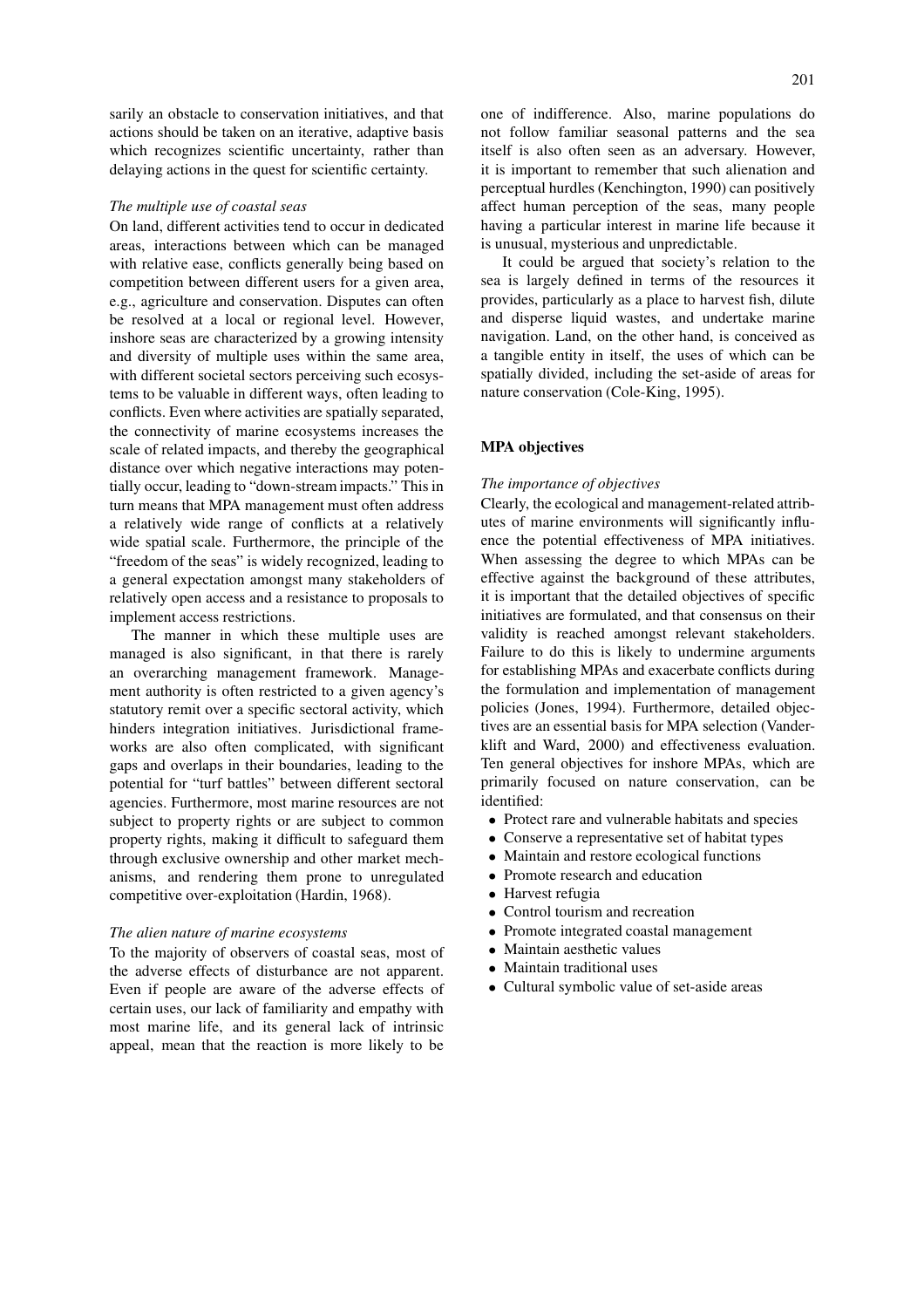# *Review of ten objectives*

## *Protect rare and vulnerable habitats and species*

The risk of species extinction in marine ecosystems has not generally been considered as being significant, on the basis that most species are widespread as a result of the wide scale and connectivity of such ecosystems. Therefore, narrow endemism amongst marine species is relatively low, making them less vulnerable to extinction than terrestrial species. Reviews by Roberts and Hawkins (1999) and Powles et al. (2000) indicate that only five invertebrates, all molluscs, are recorded as having become extinct. However, it is also argued that many other species are "missing in action" i.e., were once recorded but have not been recorded recently, or are known to be on the brink of extinction, and that many species may have become extinct without ever being recorded (Norse, 1993; Culotta, 1994; Malakoff, 1997; Roberts and Hawkins, 1999). Culotta (1994) concluded that marine and terrestrial extinction rates should not be compared on the same basis, as the scale and connectivity of marine ecosystems means that if extinctions or depletions are occurring, the causative problem may be on a very large scale and could potentially have wide implications. In view of the unprecedented degree and extent of pressures on inshore seas, and increasing awareness of the limited range of many species and of aspects of their life cycles that render them vulnerable to extinction, Malakoff (1997) argued against the myth that marine species are "extinction proof."

Similarly, Roberts and Hawkins (1999) and Powles et al. (2000) identified a number of factors that render certain marine species particularly vulnerable to extirpation and extinction including: small geographic range; dependency on rather limited, vulnerable and/or patchily distributed habitats; low fecundity; long and unpredictable intervals between recruitment; low dispersal ability; and strong Allee effects. Given increasing knowledge of the number of populations which exhibit such characteristics, and the widespread impacts of fishing, Roberts and Hawkins (1999) concluded that documented extinctions may only be the visible crest of a marine extinction wave that has been underway since the 19th century and is now gathering force.

Such fears are validated by growing concern over commercial fish stocks which are now considered at risk of extinction. Musick et al. (2000), note that the American Fisheries Society identified 68 marine fish species that they believe are at risk of extinction, whilst Malakoff (1997) notes that the IUCN added 118 marine fish species to its 1996 Red List of animals threatened with extinction. However, there has been controversy over the applicability of the IUCN's criteria for defining different categories of risk for marine species, particularly those based on the rate of decline in abundance, as some fisheries biologists argue that this may not be appropriate to stocks where declines may be due to natural variability (Powles et al., 2000). There are also concerns that some criteria may not be precautionary enough for marine species (Powles et al., 2000), and it has been argued that increases in the population-decline thresholds used to assign marine fish species to at-risk categories would be inconsistent with the precautionary approach (Hutchings, 2001). The IUCN's recent review of the existing criteria did not lead to the development of criteria specifically for marine species (IUCN, 2000).

Where marine species are being depleted and becoming rare, MPAs can help protect them against localized impacts, though the protection afforded is clearly restricted by the geographical extent and distribution of the MPAs. They do, however, have a particularly important role in protecting marine habitats which are critical to certain species during certain stages of the life cycles. They can also be important in protecting peripheral populations which are nationally rare because their distribution range is restricted to a small proportion of a nation's seas. Such peripheral populations may well be globally common, but Malakoff (1997) stressed that apparently widely distributed species may be revealed, by genetic studies, to consist of "concealed sibling species" that can have narrower ranges and therefore be more vulnerable to extinction. Roberts and Hawkins (1999), argued that losses of local populations are clearly indicative that a species might eventually disappear altogether. It is therefore argued that marine species are potentially more vulnerable to extinction than has traditionally been considered, and that MPAs have the potential to be an important tool in reducing the risk of such extinctions.

## *Conserve a representative set of habitat types*

The conservation of a representative set of habitats is the classic structure-oriented approach to conservation. Efforts are focused on preserving examples of all major habitat types within a biogeographic region, based on a hierarchical classification scheme, as a means of ensuring the protection of species biodiversity and a range of habitats. By preserving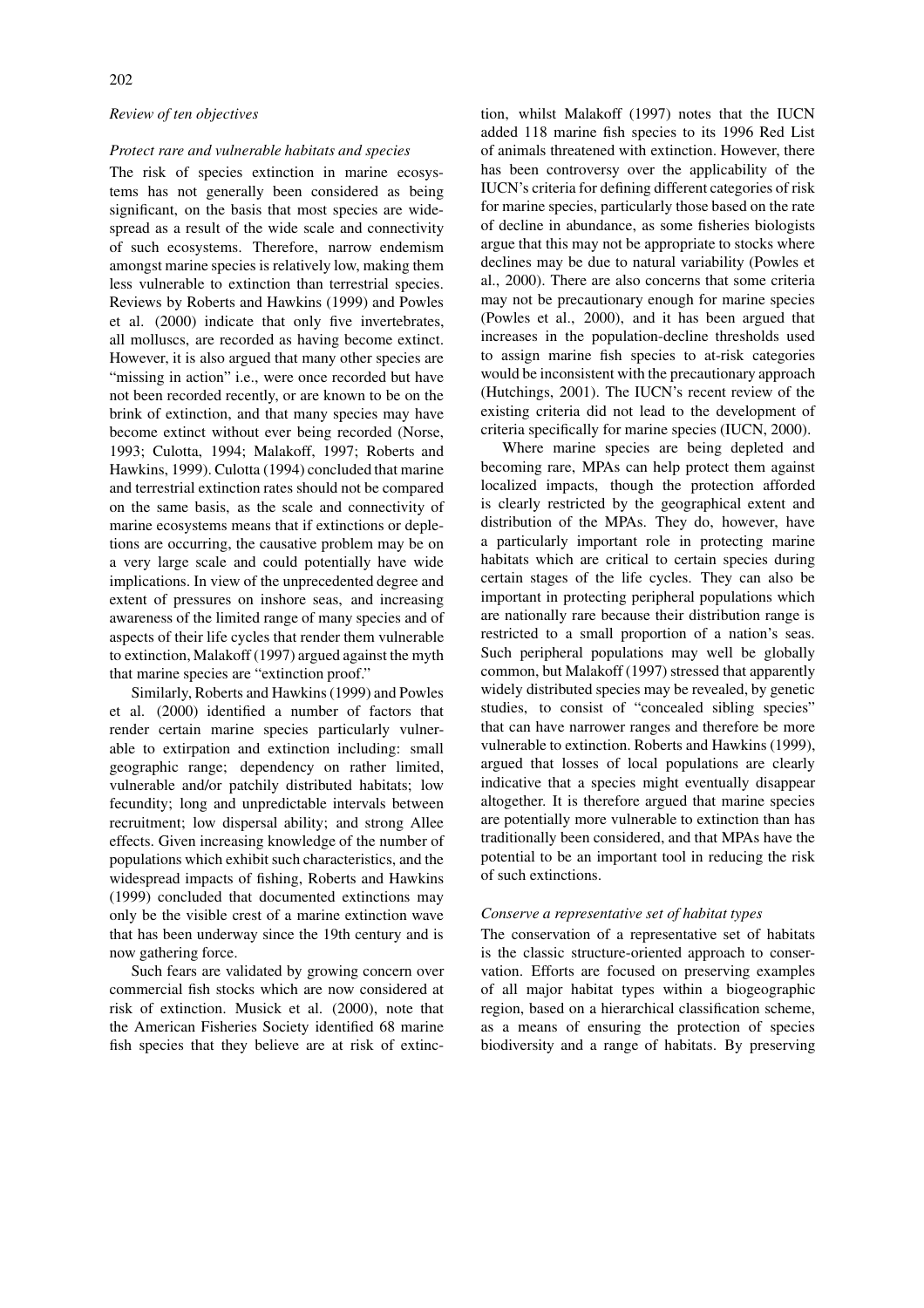representative ecosystems, MPAs are likely to ensure the conservation of species and genetic diversity (NRC, 2001). One of the recommendations of the IV World Congress on National Parks and Protected Areas was that a global system of MPAs representing all major biogeographic types and ecosystems should be established (IUCN, 1993). Accordingly, one of the key themes of the recent international review of MPAs (Kelleher et al., 1995) discussed below was an assessment of the degree to which existing designations represent the major biogeographic types in each marine region. Efforts relating to this objective are often focused on areas which are rich, in terms of the number of different habitats and species they support, as a means of maximising representation within a given area.

# *Maintain and restore ecological functions*

There is growing awareness of the high value of coastal seas in terms of the ecosystem services they provide (Costanza et al., 1997), and this is leading to calls for a more process-oriented approach to marine conservation, in keeping with the land ethic (Callicot, 1991). There is also growing awareness of the degree and extent of disturbances to coastal marine ecosystems, particularly those disturbances resulting from fishing (Jackson et al., 2001). However, there is a societal perception problem in this respect, in that most people do not appreciate the importance of marine ecosystem goods and services (Peterson and Lubchenco, 1997). Therefore, marine ecosystem conservation is generally a low societal priority (Jones, 1999a).

Agardy (1997) argues that most impacts occur in coastal seas where the majority of areas critical to ecosystem functioning and productivity are found, and that the protection of such critical marine areas is of paramount importance. Jackson et al. (2001) and Pitcher (2001) go further in calling for initiatives to restore coastal marine ecosystems back to their original states as revealed by palaeoecological, archaeological and historical records, rather than using more recent "shifting baselines" as restoration targets. Jackson et al. (2001) argue that such ambitious measures are necessary to restore ecosystem resilience to other anthropogenic impacts, such as eutrophication and global warming.

#### *Promote research and education*

It is clear that scientific investigations need benchmark areas that are as unaffected as possible by human activities such as fishing, recreation and waste disposal, as the effects of these could obscure the natural processes under investigation. Such benchmark areas can be valuable for comparatively assessing the ecological impacts of harvesting in exploited areas, for studying natural fisheries dynamics and ecosystem functioning, and for monitoring wide scale natural and anthropogenic changes in the absence of localised anthropogenic impacts (Murray et al., 1999; NRC, 2001). MPAs are also a focus for educational activities and initiatives to raise public awareness in order to promote marine conservation in general, and, more specifically, for promoting support for the effective management of MPAs (Kaza, 1995; Alder, 1996a).

#### *Harvest refugia*

Areas which are partially closed, i.e., during certain times of the year, and/or are restricted to certain fishing techniques, are becoming increasingly recognized as a means of protecting areas critical to certain fisheries and as such are an important and relatively accepted aspect of fisheries conservation policy. There are growing calls to combine fisheries and nature conservation objectives through the designation of MPAs which incorporate no-take zones, also referred to as fisheries marine reserves (FMRs) (NRC, 2001). Such calls are based on increasing concerns about the sustainability of fisheries and the wide-scale impacts of fishing on marine ecosystems (Botsford at al., 1997; FAO, 2000; Jennings and Kaiser, 1998; Jackson et al., 2001), coupled with the many benefits that FMRs offer not only for achieving marine conservation objectives such as those discussed in this paper, but also for fisheries conservation. Used in combination with other fisheries conservation measures, FMRs can: (1) help replenish stocks, enhance recruitment and sustain catches by the spillover of adults and export of larvae into fished areas; (2) provide insurance and resilience in the face of stochastic ecological dynamics, uncertainty over fisheries modeling and assessments, and enforcement problems; (3) protect habitats critical at certain stages of fish stock life cycles; and (4) provide areas for the study of fisheries and wider marine ecology (Guenétte et al., 1998; NRC, 2001).

A number of modeling exercises which indicate that FMRs may yield such benefits have been reported (e.g., Guénette et al., 1998; Holland, 2000; Sumaila et al., 2000; NRC, 2001), particularly for populations with sedentary adults, (e.g., Hannesson, 1998; Hastings and Botsford, 1999; Nowlis and Roberts, 1999). However, the number of evaluations which indicate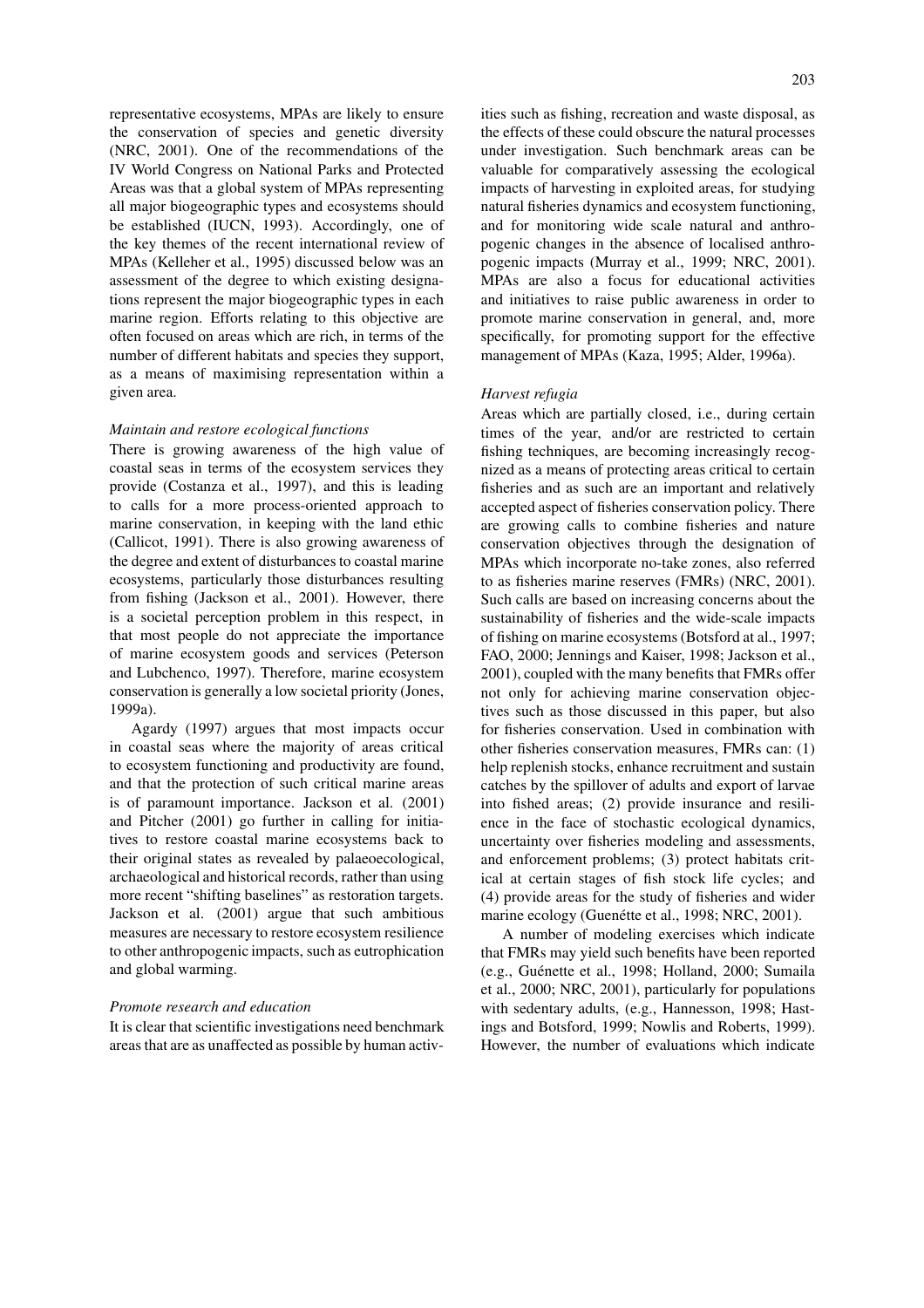that such benefits have actually been achieved are limited (Guénette et al., 1998; Sumaila et al., 2000; Roberts et al., 2001), partly because the spatial and temporal heterogeneity of inshore marine ecosystems means that it is difficult to distinguish between reserve effects and habitat effects (Garcia-Charton and Perez-Ruzafa, 1999). Many reported evaluations have been for non-migratory fisheries, particularly on coral reefs, and only one such study reports overall catch-perunit-effort increases after FMR creation (Roberts et al., 2001). The majority of evaluations are limited to indicating that fish sizes and numbers increase within FMRs (Halpern, in press) and around their boundaries, including limited anecdotal evidence that such increases have led to the support of fishermen who previously opposed closure, e.g., Ballantine (1989). The lack of data demonstrating the benefits of FMRs coupled with difficulties in undertaking such evaluations have led to calls for FMRs to be established on a precautionary basis (Lauck et al., 1998; Murray et al., 1999).

Overall, observations of discussion fora, such as the California Marine Protected Area Network (CMPAN) and news reports, indicate that fishermen tend to object to proposed FMRs to achieve both fish stock and marine nature conservation objectives on the grounds that the benefits of such designations are unproved and that the motives for such proposals are based on preservationist rather than fisheries conservation concerns. Unfortunately, demonstrating the benefits of FMRs through rigorous evaluations is extremely problematic given that a sufficient number of comparable areas to provide for statistically adequate replication first have to be successfully closed to all fishing activities (Murray et al., 1999), often in the face of objections from fishermen. Furthermore, the connectivity and variability of inshore marine ecosystems means that it is difficult to confidently relate wider fisheries benefits to specific FMRs, particularly for migratory species. Nonetheless, in the face of the evident failure of current measures to conserve fisheries, it is likely that calls and efforts to raise community support for FMRs on a precautionary or adaptive trial basis will increase, as will efforts to rigorously demonstrate their fisheries and marine conservation benefits.

### *Control tourism and recreation*

Tourism and recreation related activities and developments are recognized as one of the main pressures on coastal seas, and many MPAs have been designated in response to the impacts of divers on popular but vulnerable habitats such as coral reefs. One of the key concerns is that divers will damage the very attributes of the area that attracted them in the first place, thus endangering the sustainability of this economically important activity and undermining other uses (Kenchington, 1993; Davis and Tisdell, 1995). Since these interests are concentrated on specific "hot spots" from both a marine biodiversity and tourism perspective, such as coral reefs, site specific protective measures through MPAs are widely argued to be particularly appropriate.

# *Promote integrated coastal zone management (ICZM)*

MPAs are often seen as a means of developing and demonstrating the overall benefits of management approaches which enable multiple uses to co-exist on a sustainable basis in areas which are subject to a diversity of pressures (Kenchington and Agardy, 1990). As such, MPAs can be a catalyst in that they are small-scale models of integrated marine resource management which should be practised on a much wider scale (Agardy, 1994). The Great Barrier Reef Marine Park (GBRMP) is widely regarded as "flagship" initiative in this respect (Kelleher and Kenchington, 1982; Kenchington and Agardy, 1990; Kenchington, 1990). Management approaches which provide for multiple-uses are particularly important in marine environments, as the provision of access and allowance of certain activities is widely perceived as a reasonable expectation, compared to terrestrial areas where exclusion and strict protection is a relatively familiar and accepted conservation approach. Critics argue, however, that the extremely small proportion of multiple-use MPAs which are set-aside undermines conservation objectives (Brailovskaya, 1998; Prideaux et al., 1998), as is discussed below in the discussion on "multiple-use or set-aside."

### *Maintain aesthetic values*

Coastal seas are particularly important in this respect, due to their openness and naturalness, from both a seascape and a marine wildlife perspective. MPAs can serve to both preserve particularly important marine areas as a source of aesthetic values and to promote interest in marine wildlife and related tourism opportunities.

# *Maintain traditional uses*

MPAs can provide for the continuation of small-scale traditional uses and exclusion of modern, market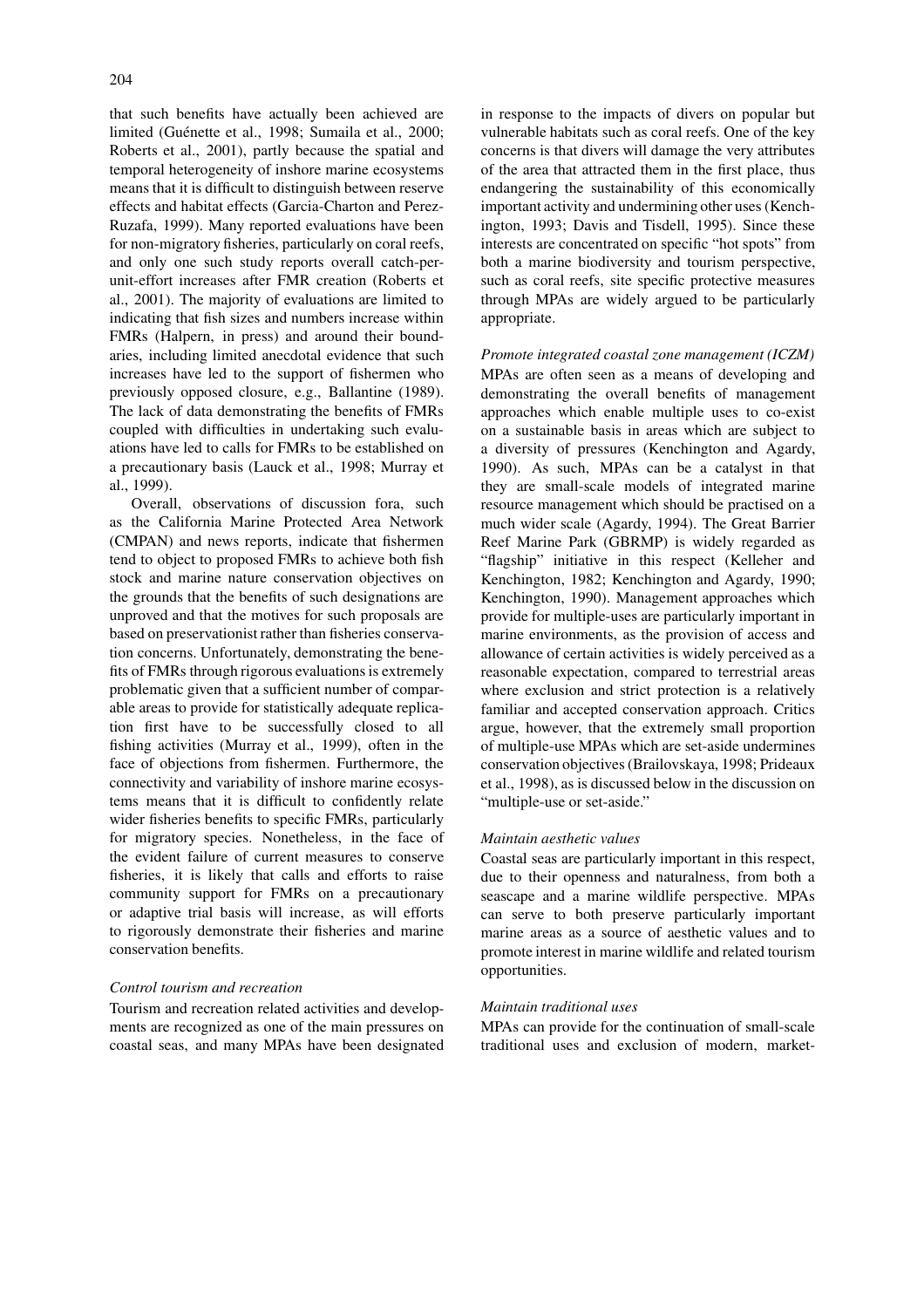economics driven exploitation as a means of maintaining both natural and cultural heritage values, particularly in developing countries (Alder, 1996b). Silva and Desilvestre (1986) discussed this in terms of the protection of areas where seafood dependent indigenous cultures have maintained their coastal subsistence way of life. Such areas can also serve to maintain and demonstrate the value of subsistence cultural approaches to marine resource management (Johannes, 1978). To this end, the Convention on Biological Diversity (Article 10(c), UNCED, 1992) calls for measures to protect customary uses of biological resources that are sustainable. MPAs are recognized by many as being important for the maintenance of traditional uses. However, it has been argued that MPAs, pursued in the context of ICZM projects funded by development organisations, can subvert traditional resource management systems and promote market-economics driven exploitation by external interests (Nichols, 1999), thus actually undermining this objective.

There are also a number of papers which call the effectiveness of small-scale traditional approaches to fisheries management into question. Ray (1976) argued that it would be a great error to categorize traditional subsistence cultures as right and the industrialized peoples as wrong, i.e., it should not be assumed that traditional cultures have an ecological basis. Polunin (1984) argued that traditional approaches to fisheries management based on tenure were competitively driven by a desire for gain rather than cooperatively driven by a desire for restraint. Cooke et al. (2000) report that the effectiveness of customary management varied between different areas in Fiji. Some exhibited quite a high degree of management and others exhibited very little or effectively no management. Jackson et al.'s (2001) findings revealed that overfishing by indigenous populations began to fundamentally alter some coastal marine ecosystems many thousands of years before present, and they argued that these findings undermine the romantic notion of the supposedly superior ecological wisdom of non-Western and precolonial societies. Even if it is accepted that some indigenous cultures are ecologically enlightened and can effectively manage fisheries, Ray (1976) argued that it must be recognized that traditional ways are subject to external influences and changing technology. This is particularly the case given the increasing influence of globalization, and this must be recognized when incorporating the maintenance of traditional activities into the objectives

and management of MPAs. Such concerns about the effectiveness of traditional management approaches potentially undermine the validity of this objective.

# *Promote the cultural symbolic value of set-aside areas*

This objective is derived from the "moral conviction that it is right" to preserve natural areas and the species they support (Leopold, 1964), regardless of any scientific or resource management objectives. Indeed, Pearsall (1984) argued that the likelihood of market values actually accruing from any given species is very small, therefore, public support for species protection must be founded on ethical perceptions of which set-aside are symbolic. Set-aside areas have also been discussed as being the modern equivalent of pre-Christian sacred places in a society that has otherwise lost its links with the ecological community, though it is argued that there is a difference in the way that nature is regarded and the trade-offs that are permissible (UNEP, 1995). In a related sense, set-aside areas are also generally considered to be an important means of fulfilling the human race's stewardship duties on behalf of future generations, on behalf of plants and animals themselves, or on behalf of God, i.e., with dominion comes responsibilities.

# *Value conflicts*

The objectives discussed above may appear to marine conservationists and scientists to be justifiable and achievable through the designation and management of MPAs. However, experiences from around the world have shown that MPA proposals are often contentious in that they generate conflicts. It is possible to identify two bases for such conflicts.

*Internal conflicts* occur between different user interests and emerge in MPAs when one sector feels that they are being discriminated against in favour of another. For instance, MPA proposals in Britain led to a number of internal conflicts between divers and fishermen, where proposed restrictions on shellfish collecting on one were felt to be unfairly favouring the other (Jones, 1999b), and there are often conflicts where fishermen using towed-bottom gear operate in the same areas as those using fixed-bottom gear (Kaiser et al., 2000). As such, internal conflicts are based on competition for marine resources and may be revealed by proposed MPA restrictions.

*Basic conflicts* are based on more fundamental differences in ethical views, between those who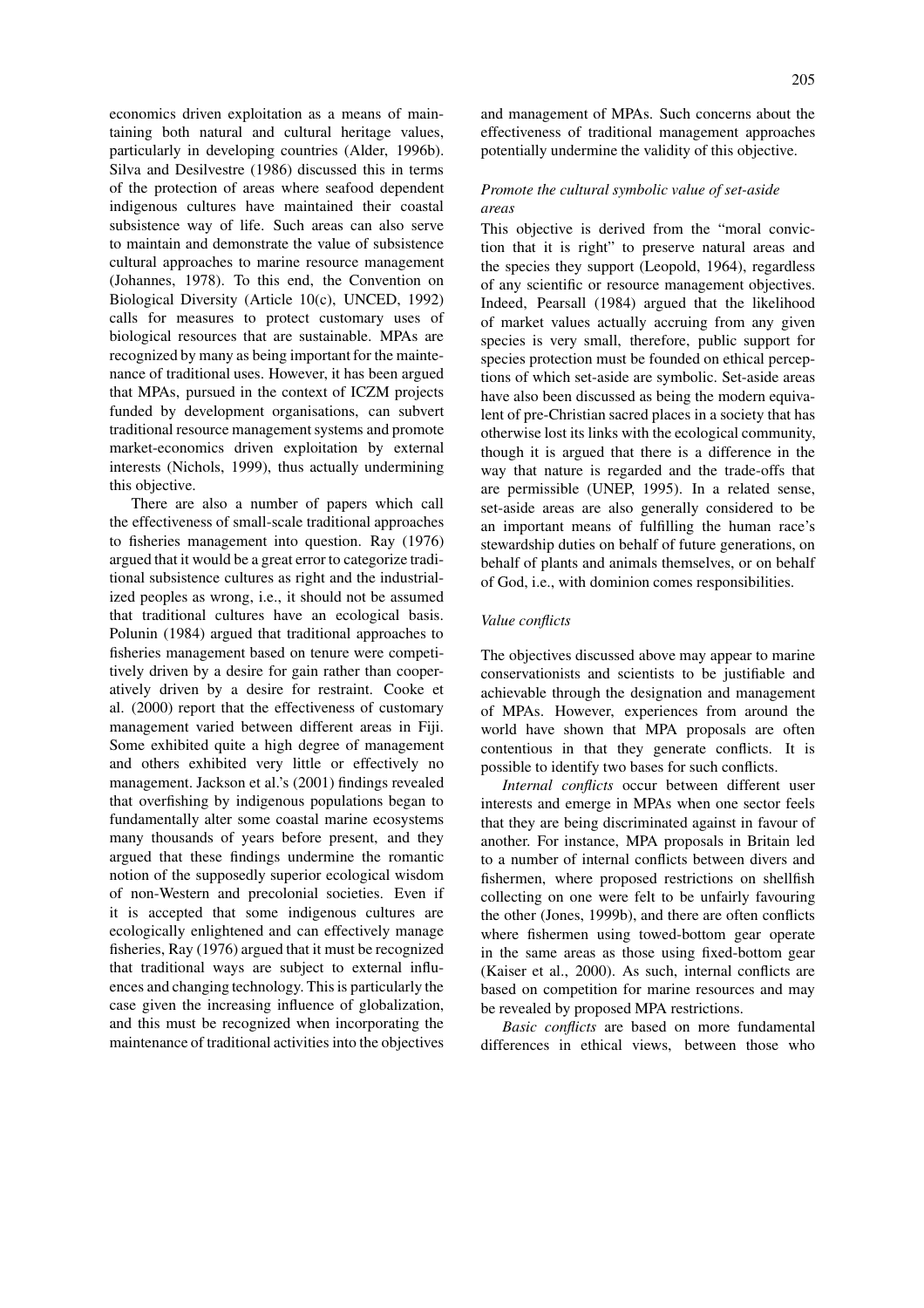primarily believe that certain marine areas should be preserved, in keeping with the cultural benefits of the objectives discussed above, and those who primarily believe that marine resources should be exploited, albeit, to a greater or lesser degree, on a sustainable basis. This difference is in turn underpinned by differences between the preservation ethic and the resource conservation ethic (Callicot, 1991). To many proponents of resource exploitation, MPA proposals are not acceptable in a marine area where they have exploitation interests, unless they can be convinced by the resource management benefits of the objectives discussed above. Such conviction requires not only a long-term view and commitment to sustainable exploitation, but also an element of faith in the management and scientific principles underlying these objectives. In the majority of cases, this conviction is not widely held, leading to the objections, opposition, litigation, and even sheer defiance that characterizes the history of many MPAs.

Internal conflicts are relatively amenable to resolution through consensus and compromise. Basic conflicts are extremely difficult to resolve as negotiated settlement is foreclosed, because consensus is philosophically intolerable (Miller and Kirk, 1992). It is argued that the internal and basic value conflicts underlying debates concerning MPAs need to be taken into account when formulating policies and designing MPAs, in order that the appropriate conflict management approaches can be adopted.

It is also important, in this respect, to consider the value bases of the objectives that are being recommended by scientists for MPAs. Whilst scientists may profess that the scientific bases of such objectives are value-free, in keeping with the positivist or *normal* scientific tradition, it is possible that the scientists in question are consciously or subconsciously motivated by preservationist concerns and cultural benefits. Where users of proposed or existing MPAs suspect that this is the case, the credibility of the arguments behind the scientific objectives will be seriously undermined, and the basic conflicts related to MPAs will be significantly exacerbated. An illustration of this issue was provided in a debate in 1999 on the CMPAN email discussion list, in which fishermen accused the scientists who were putting forward arguments for FMRs of being on a purely moral mission. Whilst it is important that scientists engage in debates concerning MPAs, it is equally important that arguments based on personal ethical views are distinguished from those based on scientific evidence,

and that the degree of uncertainty concerning the latter is made clear. Statements which are implicitly biased by a personal ethical stance potentially exacerbate conflicts and confuse issues. This approach will allow scientists to engage in debates and depart from a purely positivist approach by making statements based explicitly on their own ethical judgements, as well as statements based explicitly on scientific evidence, in keeping with the *post-normal* scientific tradition (Ravetz, 1999; Naylor L., pers. comm.), which will, in turn, provide for a constructive role for science as discussed below.

# *Limitations of scale: Case study of coral reefs*

As discussed above, the scale and connectivity of marine ecosystems limits the effectiveness of MPAs in achieving their objectives. MPAs are limited in their spatial scale and cannot protect wide ranging planktonic and migratory species against impacts beyond the boundaries of the MPA. They are, however, particularly effective for closed species whose propagules do not disperse far from adults, and which are territorial or otherwise limited in range. Coral reefs are particularly appropriate in this respect, and in that they are of outstanding value in terms of their biodiversity, economic resource, ecosystem function and intrinsic appeal value. This outstanding value is reflected by the fact that 274 (21%) of the 1,306 MPAs identified by Kelleher et al. (1995) cover coral reefs (though Spalding et al. (2001) subsequently listed over 660 coral reef MPAs) and that much of the MPA guidance is aimed mainly at coral reef MPAs, e.g., Salm et al. (2000), Mascia (2001). This is significant in that Davidson (1998) revealed that coral reefs only account for around 0.2% of the global ocean area, but around 33% of all marine fish species and 25% of the total number of marine macro-species are found on coral reefs. Therefore, their over-representation, in terms of numbers of MPAs, is arguably justified in terms of the proportion of marine biodiversity they support. Coral reef species also tend to be relatively restricted in their range and have more specialised habitat requirements, making them more vulnerable to extinction (Roberts and Hawkins, 1999; Hawkins et al., 2000).

The effectiveness of the 274 coral reef MPAs reported by Kelleher et al. (1995) in protecting against localised impacts related to pollution, fishing, tourism, sedimentation, etc., is debatable, given the large proportion of coral reefs "at risk" (Spalding et al., 2001). The possibility is emerging that coral reefs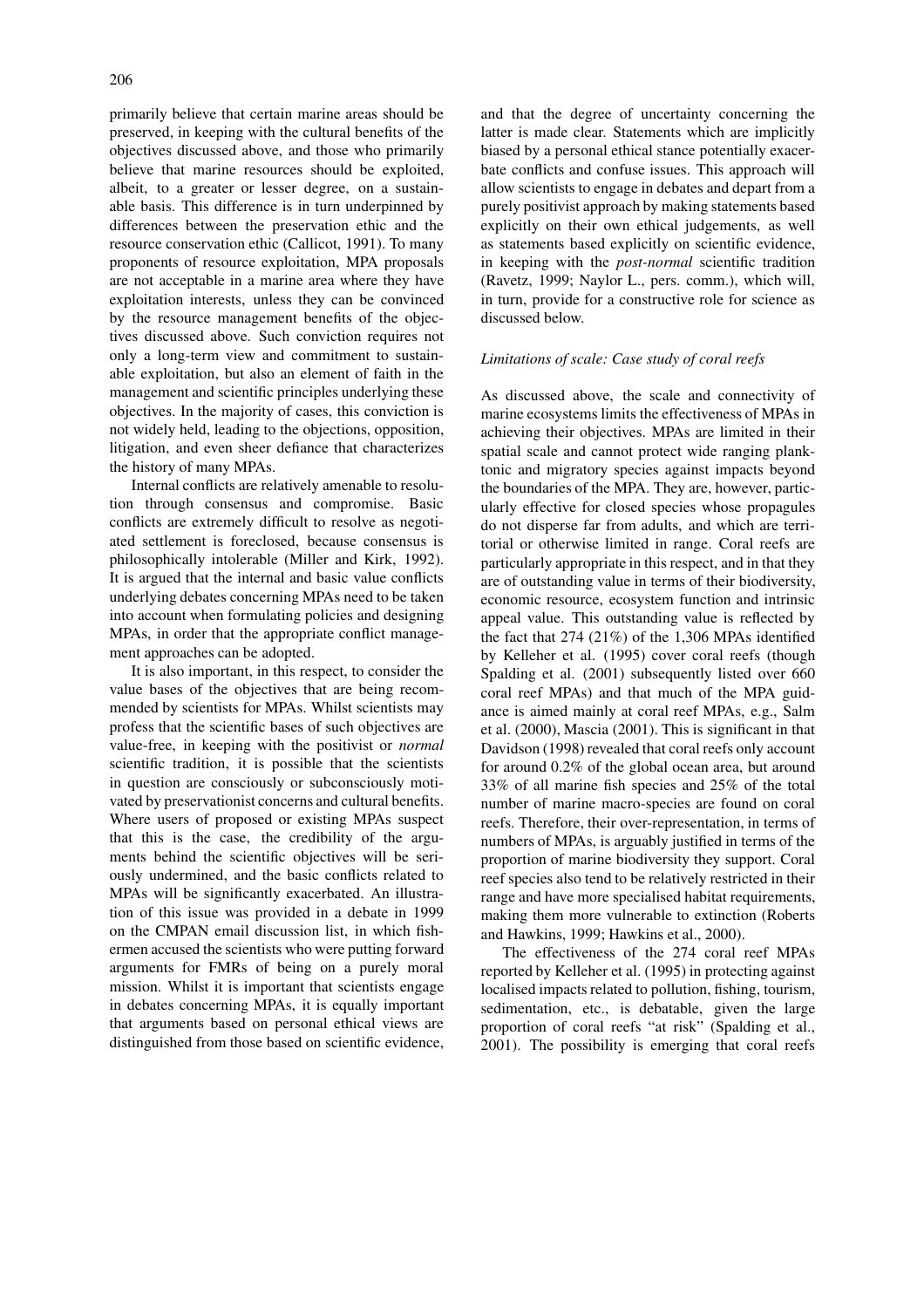may also be significantly threatened by two wide-scale impacts related to climate change. Firstly, the impacts of coral bleaching as a result of raised seawater temperatures are increasing, often as a result of El Niño/Southern Oscillation (ENSO) events (Wilkinson et al., 1999; Reaser et al., 2000), the incidence and intensity of which could be increasing as a result of climate change (Timmermann et al., 1999). It is worth noting that such bleaching may represent an adaptive response that helps corals to survive future warming events (Baker, 2001), and that ENSO disruptions are also likely to have consequences for temperate marine communities (Dayton et al., 1998, 1999; Sanford, 1999). Secondly, increased atmospheric  $CO<sub>2</sub>$  concentrations could lead to a decline in coral reef-building capacity by decreasing the aragonite saturation state of seawater and thus inhibiting calcification (Gattuso et al., 1998; Kleypas et al., 1999). This could weaken coral reef skeletons, increasing vulnerability to erosion through storms which might increase in intensity/frequency with climate change, and reduce extension rates, reducing the ability of reefs to adapt to sea level rise.

Clearly MPA status will not protect coral reefs against such extreme wide-scale impacts. However, protection against localised impacts through effective MPA management could reduce the vulnerability of coral reefs to wide-scale impacts and promote the potential for adaptation to and recovery from such impacts (Salm et al., 2001). Similarly, the study of the effects of wide-scale impacts, which would be supported through MPA status, might raise awareness of the marine impacts of climate change and add to the pressures to address this global issue, in keeping with the objective of promoting research and education. This case study serves to illustrate that whilst MPAs are limited to a degree in their potential effectiveness in achieving their objectives due to their limitations of scale, this does not undermine their role in marine conservation and it would be defeatist in the extreme to abandon MPAs due to such limitations.

# **International MPA review**

## *Biogeographical priorities*

Kelleher et al. (1995) assessed the number, representativity and effectiveness of MPAs within 18 biogeographic regions. Table 1 sets out the basic findings of this review in terms of the distribution of MPAs amongst the 18 biogeographic regions.

This analysis, coupled with specific information on the biogeographic representation of the MPAs within each region/zone, was used as the basis for specific recommendations concerning regional (Table 1) and national priorities for proposed new MPAs and for existing MPAs that require management support. This was with a view to achieving the objective, discussed above, that a global system of MPAs representing all major biogeographic types and ecosystems should be established.

# *Management effectiveness*

As the priorities for MPAs which require increased management support imply, a key objective of the review was to assess the extent to which MPAs around the world are achieving their management objectives (Table 2). It is debatable whether the proportion of MPAs, for which sufficient information was available (383 representing 29% of the total), which were found to have a high level of management (31% of 383 MPAs) is representative of the great proportion of MPAs for which insufficient management information was available (923 representing 71% of the total). It is possible that a lack of management information is indicative of a poor management regime, in which case the total proportion of MPAs which have a high management effectiveness will be less than 31%. A "worst case" interpretation of the above figures is that only 9% (383) of the total number of MPAs around the world (1,306) could be classified as having high management effectiveness. Even if the MPAs for which sufficient management information was available are representative of the total number, the figures still indicate that 29% of MPAs are failing to meet their management objectives, which clearly indicates that there is great scope for the improvement of MPA management effectiveness. Kelleher et al. (1995) stressed that that there were variations between bioregions as to the reasons why MPAs were failing to meet their management objectives, but identify the following commonly recurring themes, many of which resonate with the issues discussed in this paper:

- Insufficient financial and technical resources, including a lack of trained staff, to develop and implement management plans.
- Lack of data for management decisions, including information on the impacts of resource use and on the status of biological resources.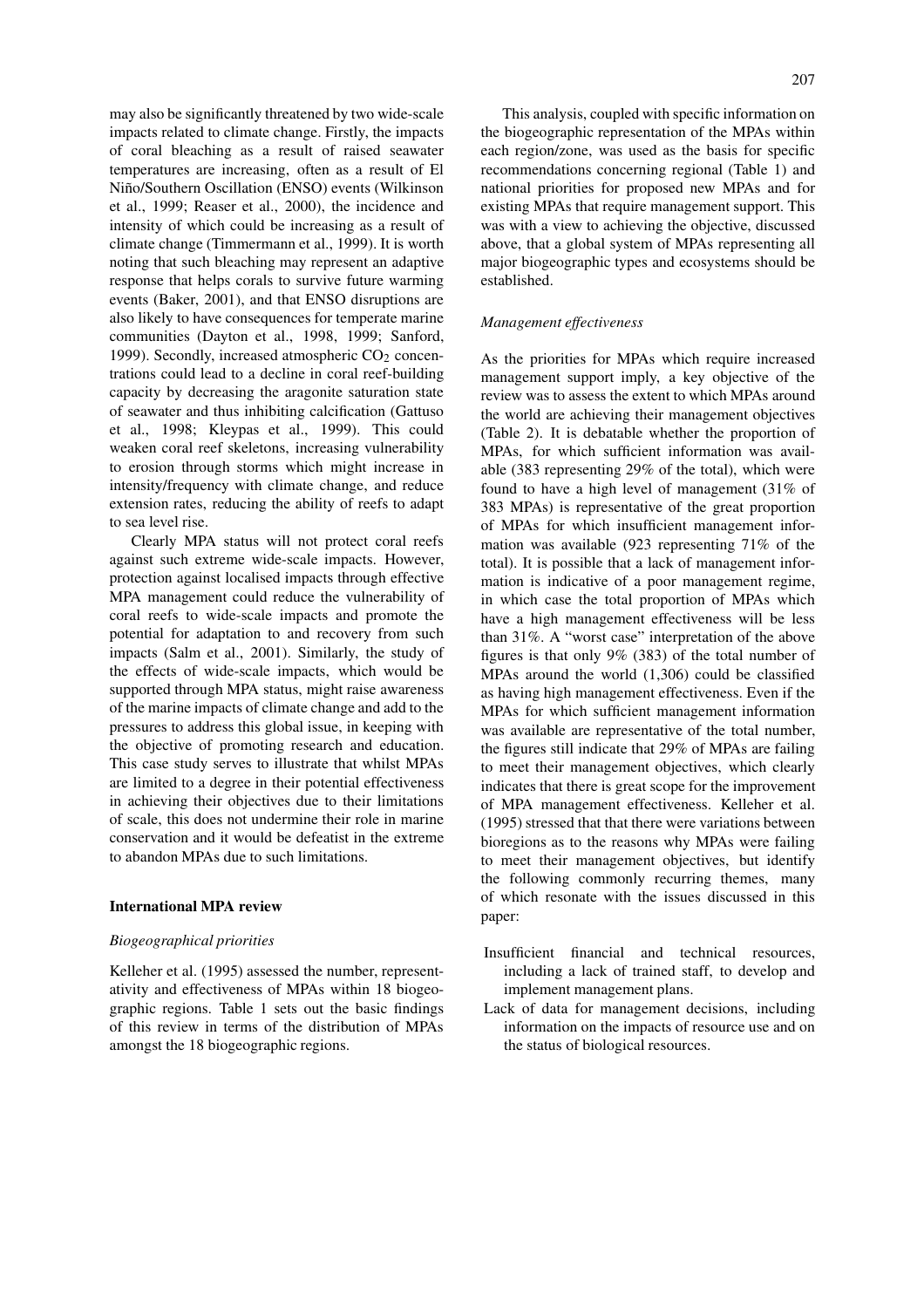*Table 1.* Distribution of MPAs amongst the 18 biogeographic regions and priorities for new or improved MPAs (after Kelleher et al., 1995)

| Marine<br>biogeographic<br>region | Total<br>number of<br><b>MPAs</b> | Percentage of<br>total number<br>of MPAs | Priority<br>new<br><b>MPAs</b>              | Priority<br>improved<br><b>MPAs</b> | Number/percent of<br>biogeographic zones within<br>region with no MPAs |  |  |
|-----------------------------------|-----------------------------------|------------------------------------------|---------------------------------------------|-------------------------------------|------------------------------------------------------------------------|--|--|
| Antarctic                         | 17                                | 1.3                                      | No agreed biogeographic zone classification |                                     |                                                                        |  |  |
| Arctic                            | 16                                | 1.2                                      | 2                                           | 4                                   | 1/20                                                                   |  |  |
| Mediterranean                     | 53                                | 4.0                                      | 4                                           | $\theta$                            | 2/20                                                                   |  |  |
| Northwest Atlantic                | 89                                | 6.8                                      | 4                                           | $\Omega$                            | 0/0                                                                    |  |  |
| Northeast Atlantic                | 41                                | 3.1                                      | 5                                           | 18                                  | 1/17                                                                   |  |  |
| Baltic                            | 43                                | 3.2                                      | 5                                           | 5                                   | 1/11                                                                   |  |  |
| Wider Caribbean                   | 104                               | 7.9                                      | 3                                           | 3                                   | 1/17                                                                   |  |  |
| West Africa                       | 42                                | 3.2                                      | 9                                           | 3                                   | 1/20                                                                   |  |  |
| South Atlantic                    | 19                                | 1.4                                      | 3                                           | 5                                   | 1/20                                                                   |  |  |
| Central Indian Ocean              | 15                                | 1.1                                      | 5                                           | 4                                   | 2/33                                                                   |  |  |
| Arabian Seas                      | 19                                | 1.4                                      | 11                                          | $\Omega$                            | 5/38                                                                   |  |  |
| East Africa                       | 54                                | 4.1                                      | 3                                           | 6                                   | 2/40                                                                   |  |  |
| <b>East Asian Seas</b>            | 92                                | 7.0                                      | 1                                           | 9                                   | 0/0                                                                    |  |  |
| South Pacific                     | 66                                | 5.0                                      |                                             | Insufficient information            | 8/40                                                                   |  |  |
| Northeast Pacific                 | 168                               | 12.8                                     | 3                                           | 3                                   | 1/11                                                                   |  |  |
| Northwest Pacific                 | 190                               | 14.5                                     | 6                                           | $\Omega$                            | 1/12                                                                   |  |  |
| Southeast Pacific                 | 18                                | 1.3                                      | $\overline{c}$                              | 6                                   | 3/50                                                                   |  |  |
| Australia/New Zealand             | 260                               | 19.9                                     | 16                                          | 7                                   | 2/11                                                                   |  |  |
| Total                             | 1,306                             | 100.0                                    | 82                                          | 73                                  | 32/21                                                                  |  |  |

Lack of public support and unwillingness of users to follow management rules, often because users have not been involved in establishing such rules.

Inadequate commitment to enforcing management.

- Unsustainable use of resources occurring within MPAs.
- Impacts from activities in land and sea areas outside the boundaries of MPAs, including pollution and overexploitation.
- Lack of clear organisational responsibilities for management and absence of coordination between agencies with responsibilities relevant to MPAs.

Such evaluations of the performance and effectiveness of MPAs are critically important. If an MPA is failing to achieve its objectives and this failure is not detected, a false sense of security can be imparted to managers and stakeholders. This mistaken security may jeopardize the future of not only the MPA, but also of regional management policies which are supported by the MPA (Murray et al., 1999). An important caveat when considering Kelleher et al.'s (1995) review is that it did not address the level of protection which was afforded by the various types of *Table 2.* Management effectiveness of MPAs (after Kelleher et al., 1995)

| Management level                                           | Number/percent-<br>age of MPAs |
|------------------------------------------------------------|--------------------------------|
| <i>High</i> : generally achieving management objectives    | 117/31                         |
| <i>Moderate:</i> partially achieving management objectives | 155/40                         |
| Low: generally failing to meet management objectives       | 111/29                         |
| Sub-total: MPAs for which sufficient management            | 383/100                        |
| information was available                                  | (representing)                 |
|                                                            | 29% of total)                  |
| Unknown: insufficient management information               | 923/71                         |
| available                                                  |                                |
| Total                                                      | 1.306/100                      |

MPA designation, other than an assessment of whether the management objectives were generally being met. Therefore an MPA which had modest management objectives might be classified as generally meeting these, whilst an MPA which had ambitious management objectives, and thus more use restrictions, might be classified as not meeting these, despite the fact that the ambitious MPA may be achieving more for marine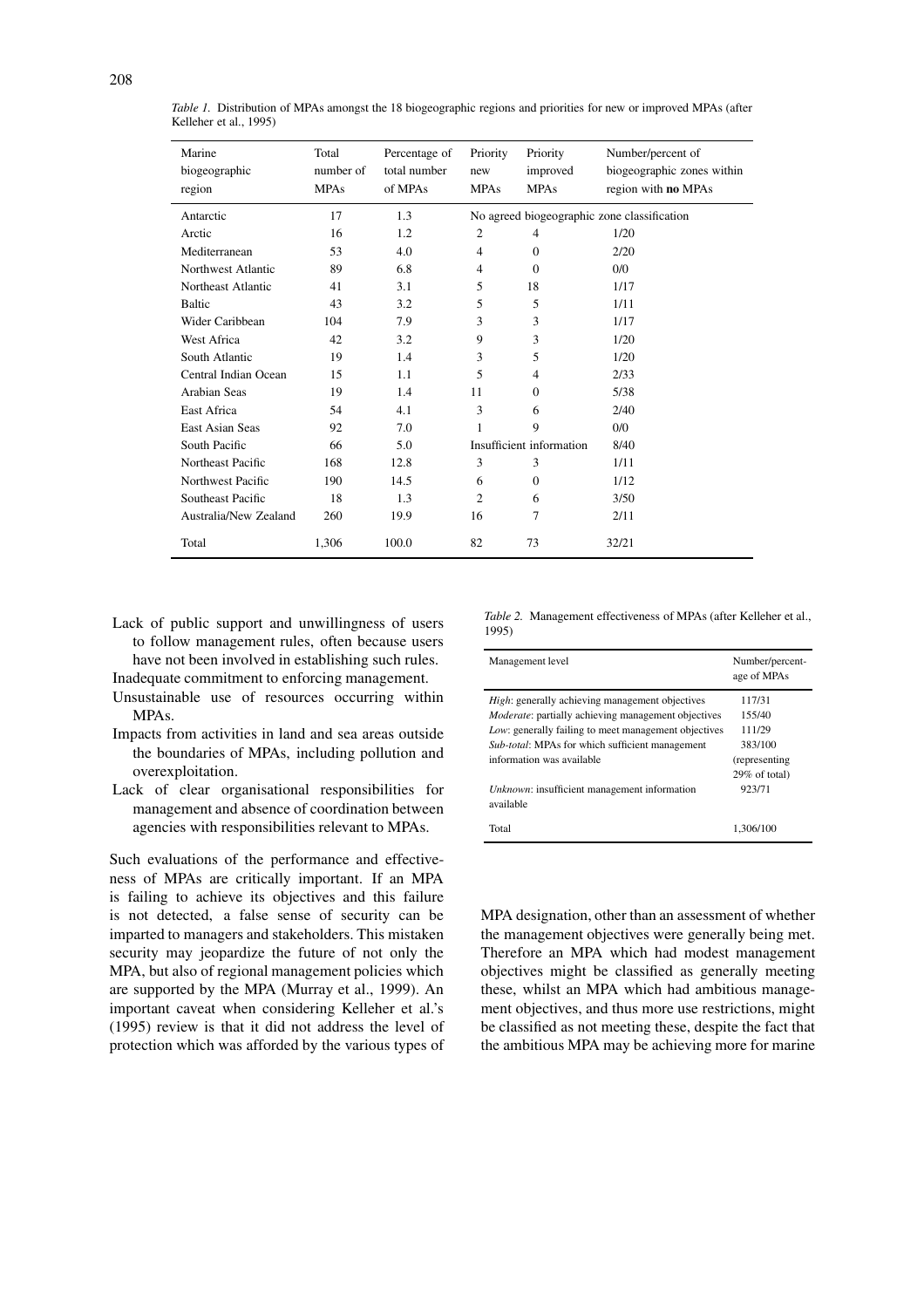nature conservation. Future evaluations at a national, regional and international scale would benefit from an analysis of the different levels of protection afforded by the MPAs, rather than being confined to assessing simply whether the objectives, be they ambitious or otherwise, are being met. A three level categorisation of protection has been suggested (NRC, 2001):

MPA – an area designated to enhance the conservation of marine resources through an integrated plan that includes MPA-wide restrictions on certain activities, such as oil and gas extraction, and may also provide for higher levels of protection for delimited zones.

Fisheries marine reserve (FMR) – an area/zone that prohibits fishing activities for some or all species in keeping with the objectives of harvest refugia.

Ecological marine reserve (EMR) – an area/zone that protects all living resources through prohibitions on fishing and the removal or disturbance of any living or non-living marine resource, except as necessary for monitoring or research to evaluate reserve effectiveness.

The systematic use of such a classification for MPAs would enable more rigorous assessments of progress in designating a representative MPA network and, more importantly, of the potential and actual effectiveness of such a network.

### **MPA selection/design**

#### *Structure and process-oriented perspectives*

There is a divergence between those who argue that MPAs should principally be selected in a structureoriented manner on the basis of habitat types represented within a biogeographical region (e.g., Kelleher and Kenchington, 1992), and those who argue that they should principally be selected in a processoriented manner on the basis of their criticalness in terms of ecosystem function (e.g., Ray and McCormick-Ray, 1994).

The structure-oriented view is consistent with the scientific objective of conserving a representative set of habitat types discussed above, and is characterized by the view that "*it is better to create and manage successfully an MPA which may not be ideal in ecological terms but which nevertheless achieves* *the purposes for which it is established than it is to labour futilely and vainly to create the theoretically 'ideal' MPA*" (Kelleher and Kenchington, 1992). Accordingly, the bottom-up approach is recommended in that it is argued that local people should be involved in MPA selection from the earliest possible stage by providing a scientifically derived list of potential MPAs for them to choose from, in order to overcome the potential for community opposition (Kelleher and Kenchington, 1992; Vanderklift and Ward, 2000). It is further argued that areas which are directly important for commercially or recreationally significant species should be included, as such resources are important to local economic interests. It is, therefore, not possible to divorce the questions of resource use and conservation (Kelleher and Recchia, 1998). An important aspect of this view is that there will often be a choice of potential MPAs when the structure-oriented approach is adopted. There is more scope for taking account of socio-economic factors and for compromise, when local people select MPAs from a provisional, scientifically derived list.

The process-oriented view is consistent with the objective of "maintaining and restoring ecological functions", as discussed above, and is characterized by the view that "*unfortunately, there is an expedient tendency to speak to the lowest common denominator in proposing MPAs and their management, resulting from consensus-based participatory processes. This is self-defeating in the end - perhaps sooner rather than later*" (Ray and McCormick-Ray, 1994). Accordingly, the top-down approach is recommended in that it is argued that MPA selection should essentially be based on scientific expertise in identifying ecologically critical areas and that community efforts should be focused on enhancing local people's acceptance of the scientifically prioritized sites. This view is strongly advocated by Agardy (1994) who argued that the protection of functionally important areas should be central to marine conservation, rather than the protection of species biodiversity "hotspots". Ray (1999) expressed the hope that such a process-oriented approach need not represent a "top-down, authoritarian regime", but goes on to argue that whilst social science must play a fundamental role in conservation, there is no escaping the bottom line that ecological science and monitoring are the primary components for MPA selection and management.

Whilst the structure-oriented approach represents the dominant paradigm in modern conservation, and, indeed, was used as the basis for the MPA review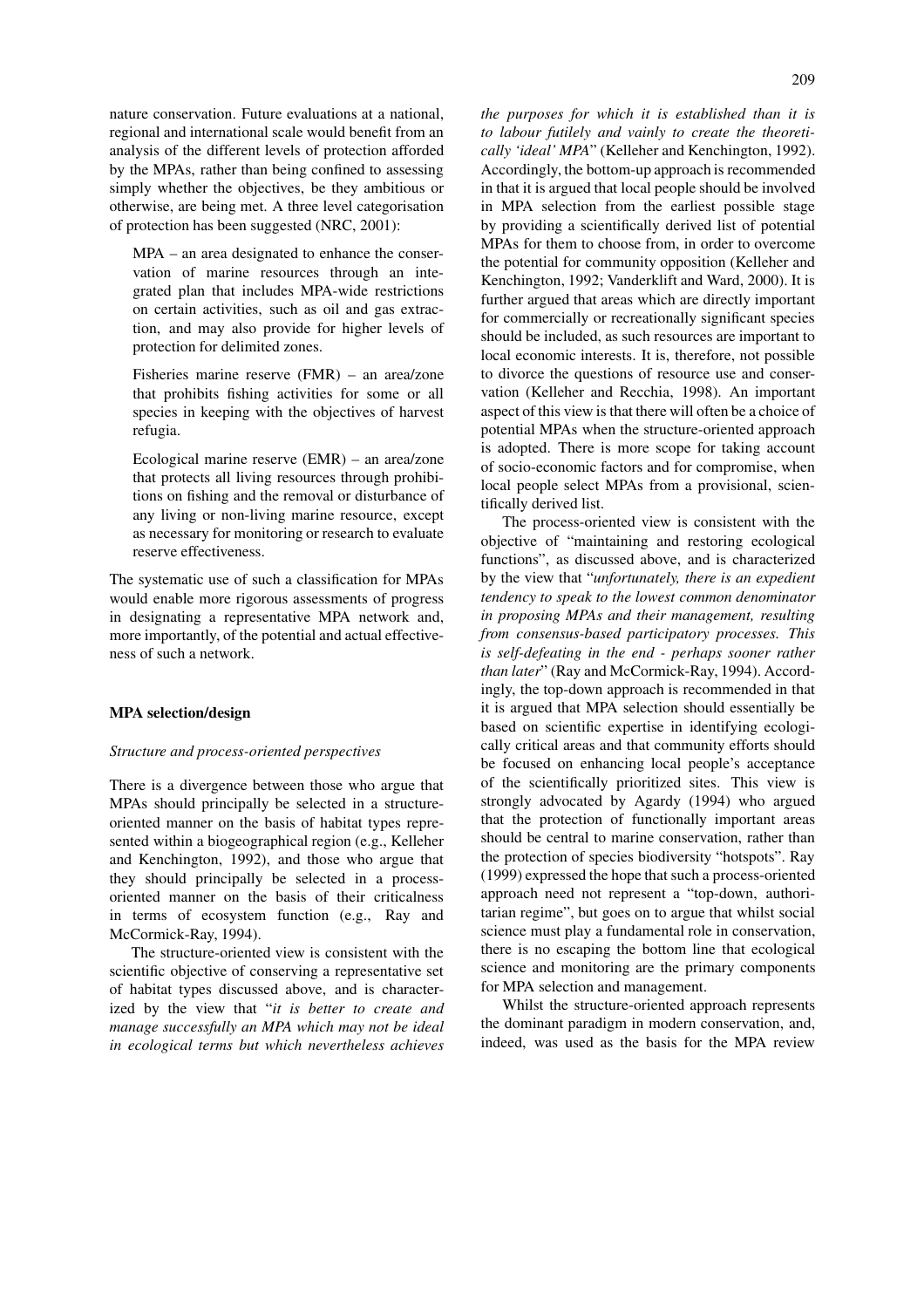(Kelleher et al., 1995) discussed above, it has also been argued that structure and process-oriented approaches should be combined in identifying core MPA areas (Brunckhorst and Bridgewater, 1994). Similarly, Ballantine (1999) argued for an approach which provides for both the *representation* within MPAs of all major habitat types within a biogeographical region and for a self-sustaining *ecological network* of MPAs which maintains essential processes. Accordingly, Ballantine (1999) argued that top-down and bottom-up approaches need to be combined: scientists should determine the relevant principles and explain the potential benefits of MPAs, but the precise location and delimitation should be left to local people and socio-political processes. This combined approach clearly falls short of the principally science-based and process-oriented approach recommended above, but it could be argued that, whilst the process-oriented approach is theoretically optimal, in the absence of full scientific information on the structure and functioning of marine ecosystems, scientific priorities must be integrated with socio-economic priorities through a combined process and structure-oriented approach.

# *Role of science*

As is discussed above, there is a relatively limited scientific knowledge base for marine ecosystems which limits the extent to which the selection/design of MPAs can be based on an empirical scientific framework. Some argue that a comprehensive, hierarchical ecosystem classification is required to ensure structural representativity and also provide for a process-oriented ecosystem approach (e.g., Zacharias et al., 1998). Similarly, it has been argued that severely compromising the design or implementation of MPAs because of non-biological issues, such as funding, local participation and political feasibility and commitment, will jeopardize the original conservation goals (Allison et al., 1998). In this respect Murray et al. (1999) noted that there is often a mismatch between operative timescales for ecological, socio-economic and political processes which can result in inaccurate expectations of the time-course for reserve outcomes to be realized. This clearly has implications when attempting to gain wider support for scientifically predicted ecological benefits of MPAs.

On the other hand, it has been argued that such scientific detail is not required and that science should be confined to determining the principles and benefits of MPAs at a conceptual level, with site-specific details being left to local and political interests (e.g., Ballantine, 1999). Kelleher and Recchia (1998) argued that MPAs should not be postponed because of incomplete biophysical information, but also argued that science should be employed in the design of specific sites and that there will usually be sufficient information to do this. Similarly, Agardy (2000) argued that the specific objectives of particular MPAs represent crucial information, and that this information is ultimately societal, not scientific, though it is stressed that science is important in the design of MPAs. As was previously discussed, the level of scientific detail concerning marine ecosystems is not sufficient to adopt a purely process-oriented and science-based approach, and it is necessary to proceed with MPA designations in the face of knowledge gaps and uncertainty (Roberts, 1998; 2000) rather than labouring "futilely and vainly to create the theoretically 'ideal' MPA" (Kelleher and Kenchington, 1992). Accordingly, Roberts (2000) noted that most FMRs have been located and delineated largely on the basis of opportunism and compromise, rather than science, and that evidence suggests that such reserves show clear benefits. He argues that it is more important to have a network of a larger number of better enforced opportunistic reserves than to strive for scientifically optimal reserves which are more likely to be fewer in number and poorly enforced.

Whilst there are broadly two schools of thought in this respect, it is also clear that there is "middle ground" in that not even the most ardent scientist would argue that MPA initiatives cannot go ahead until comprehensive scientific certainty has been achieved, whilst not even the most ardent sociopolitical proponent would argue that science has no role in selecting, designing and managing MPAs. Clearly, more scientific evidence for the benefits of MPAs will increase socio-political support for such approaches, but many scientists are agreed that existing scientific information justifies the application of FMRs as a central management tool (NCEAS, 2001). However, there clearly remains a divergence between those that argue for a principally scientific approach, on the basis that rigorous theoretical and empirical approaches should not be compromised by socio-political factors, and those that argue for a principally socio-politically acceptable approach, on the basis that this is, pragmatically, the only way forwards. It could therefore be argued that a key challenge is the determination of a constructive role for science in the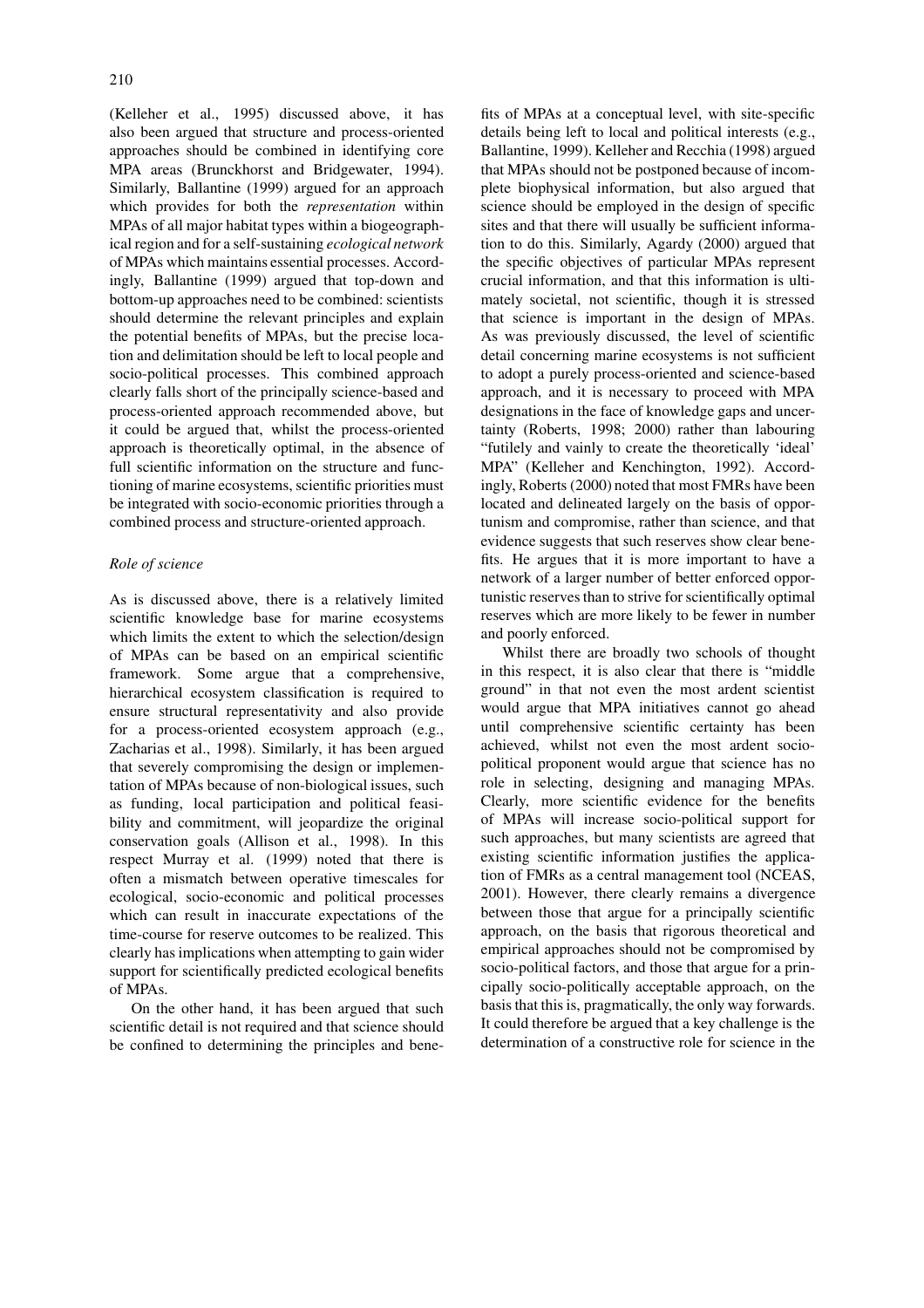selection, design and management of MPAs, accepting that this role lies somewhere between these divergent views.

# *Multiple-use or set-aside?*

Many MPAs provide for a range of compatible activities on the basis that "*in the sea the provision for reasonable use is usually a prime consideration*" (Kelleher and Kenchington, 1992). This has led to the development of the multiple-use management approach which has been defined under the US National Marine Sanctuary Program as "*contemporaneous utilization of an area or resource for a variety of compatible purposes to the primary purpose so as to provide more than one benefit*" (Tarnas, 1988 after 15 CFR (1)(b), 1975). This approach is central to the objective discussed above of promoting ICZM. It is also supported on the basis that MPAs managed for multiple-use may gain more political support than areas set-aside for a single purpose (Tisdell and Broadus, 1989).

Discussions concerning whether multiple-use or set-aside MPAs should be the priority include issues similar to those concerning whether a single large or several small (SLOSS) reserves should be the priority. Kelleher and Recchia (1998) argued that where MPAs are concerned it is not a matter of either a single large or several small reserves as large multiple-use reserves should, and generally do, incorporate several small set-aside areas, and that such areas are more effective when they are managed within a compatible multiple-use framework. This combined approach is also consistent with the Man and Biosphere (MAB) model for biosphere reserves, as discussed above. However, there are growing concerns that such combined approaches go too far in providing for compatible uses at the expense of compromising primary conservation objectives.

Most criticizms are based on the extremely small proportion of marine areas which are actually set aside in multiple-use MPA programs. Only 0.3% of the US territorial sea has been designated under the National Marine Sanctuary Programme, of which a single area of only 285 km<sup>2</sup> has been set-aside as a fisheries sanctuary in the Florida Keys National Marine Sanctuary, which represents approximately 0.002% of the total territorial sea area (Brailovskaya, 1998). This low proportion has led to arguments that attempting to balance set-aside and multiple-use management has weakened the US National Marine Sanctuary Program

(Tarnas, 1988). Similarly, whilst the Great Barrier Reef Marine Park (GBRMP) is widely cited as an example of how successful multiple-use MPAs can be (e.g., Kelleher and Kenchington, 1982; Kenchington and Agardy, 1990), others have argued that the multiple-use approach provides mainly for exploitation rather than conservation, pointing out that only 4.6% of the GBRMP's area is set-aside (Prideaux et al., 1998). This contrasts with the views of proponents of MPAs as models of ICZM, as is discussed above in relation to the objective of promoting ICZM.

Against this background and the confusing plethora of terms employed for different zones, Ballantine (1999) defines marine reserves as complete no-take and undisturbed areas, all of which should be set-aside in their entirety, in keeping with the NRC's (2001) definition of ecological marine reserves discussed above. This would provide for marine reserves which are truly "reserved" through being set-aside to be distinguished from multipleuse MPAs which provide for exploitation. However, this approach would not be accepted by those who argue that compatible uses should be provided for through multiple-use MPAs which incorporate a small proportion of completely reserved zones, and there is thus a significant divergence between proponents of multiple-use and set-aside MPAs.

# **Different approaches to MPA management**

For the purposes of this discussion, MPA management is taken to refer to the approaches which are employed to achieve the objectives for MPAs as discussed in this paper. This is ultimately achieved by promoting the appropriate behavior of users of the marine area in question, on the basis of which Fiske (1992); Kelleher (1999); Kelleher and Recchia (1998); and Milton (1991) have argued for approaches which recognize the values, concerns, knowledge and customary practices of stakeholders through providing for active participation in MPA management processes from the outset. Such processes also involve, to a greater or lesser degree, the development of appropriate policies and inter-agency relationships, and the application of various conflict management and consensus building approaches. It is extremely difficult, if not impossible, to produce a definitive and comprehensively applicable typology of different approaches to managing MPAs, as the management regime for each MPA is influenced by the ecological, cultural, political,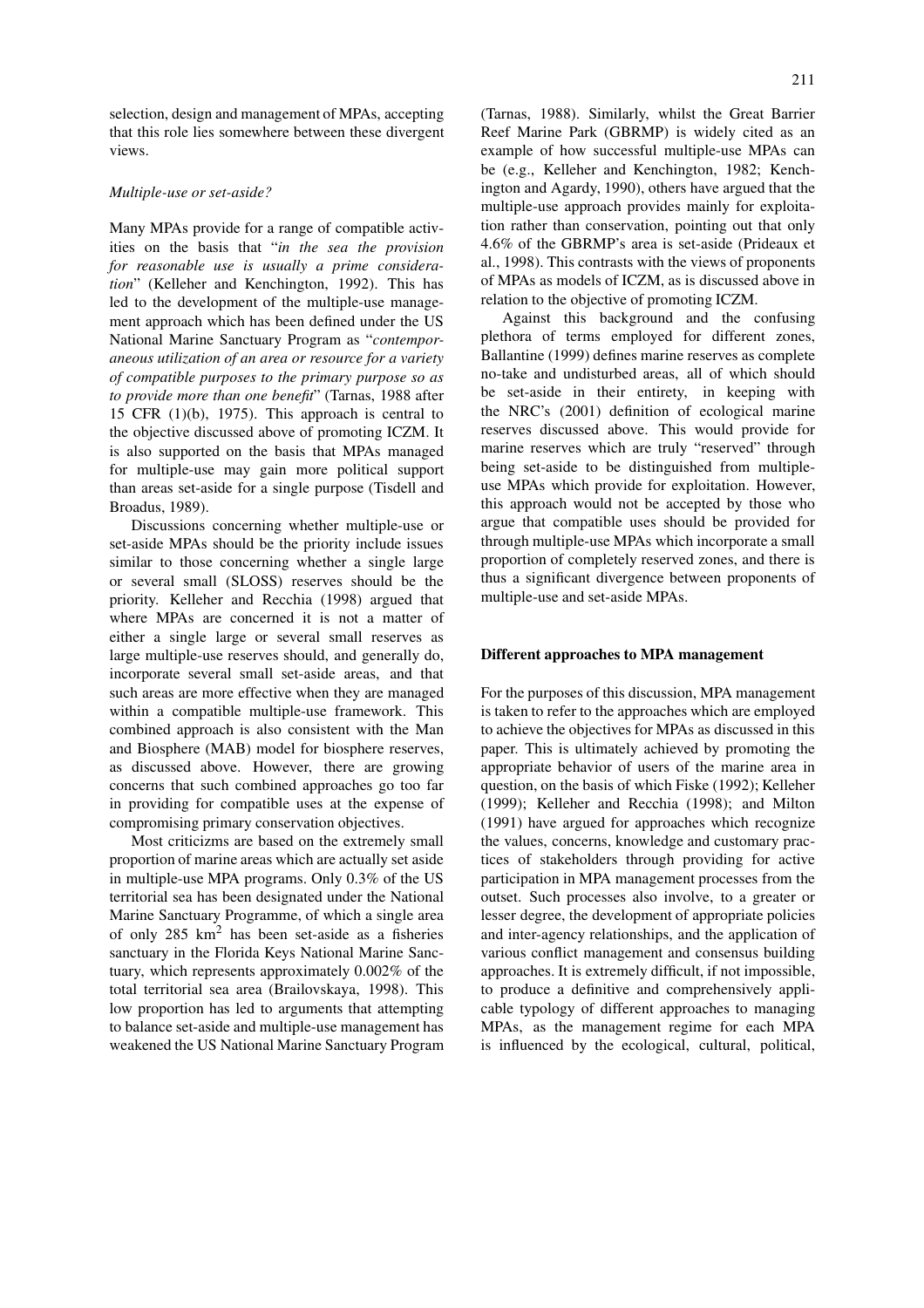| Emphasis on<br>Enforcement                                  | Executive cross-<br>sectoral authority | Education to justify<br>restrictions and<br>promote compliance | Reliance on<br>comprehensive<br>scientific information          | Little scope for<br>compromise  |  |
|-------------------------------------------------------------|----------------------------------------|----------------------------------------------------------------|-----------------------------------------------------------------|---------------------------------|--|
| ↓                                                           |                                        | ◡                                                              |                                                                 | ↓                               |  |
| ↑                                                           |                                        |                                                                |                                                                 | ↑                               |  |
| Emphasis on<br>stakeholder participation<br>and cooperation | Community-based<br>partnership         | Education to<br>promote support<br>and participation           | Science used for<br>guidance where<br>appropriate and available | Greater scope for<br>compromise |  |

*Bottom-up: based primarily on socio-economic priorities guided by science*

*Figure 1.* Different stances concerning the selection, design and management of MPAs.

socio-economic and institutional contexts in question. However, from the wide range of MPA cases that have been published, it is possible to identify two different stances concerning MPA management approaches (Figure 1).

Many of the divergences discussed, particularly those concerning the role of science, are consistent with these divergent stances. In order to combine strategic scientific and resource management objectives with the need to promote stakeholder cooperation, it is becoming increasingly recognized that it is necessary to combine top-down and bottomup approaches by adopting collaborative management (co-management) approaches which provide for stakeholders and relevant government agencies to jointly manage MPAs (e.g., Kelleher, 1999; Kelleher and Recchia, 1998; Mascia, 2001).

For instance, 39 initially proposed marine Special Areas of Conservation (SACs) are currently being pursued in Great Britain, as they are throughout the European Union, in response to the European Commission's Habitats Directive. These areas were selected by government scientists but the implementation of the management schemes to conserve them must, under the domestic regulations which implement the Directive, rely primarily on the voluntary cooperation of stakeholders. Conservationists have argued that the domestic regulations for marine SACs are too weak, in that they do not provide the nature conservation agencies with executive crosssectoral powers and that there is too much reliance on the voluntary cooperation of stakeholders to implement management schemes. There are other differing views on how such management schemes should be developed and implemented that are consistent with the divergent stances (illustrated in Table 1), but the fact remains that under the domestic legislation it will be necessary to develop the potential for stakeholder cooperation through adopting an appropriate bottomup approach, in order to ensure compliance with a top-down strategic conservation initiative (Jones, 1999b). A number of different management models are evolving to meet this challenge. These models are appropriate to the context of each area, but it is argued that they need to be symmetrical in that they should provide for an appropriate balance between top-down and bottom-up approaches through a partnership or collaborative approach (Jones et al., 2001).

In general, in combining top-down and bottomup approaches, it is argued that a related challenge is to manage the interactions between relatively "hard" top-down infrastructures and relatively "soft" bottomup infrastructures (Figure 2). Failure to recognize these differences and to take account of them in the selection, design and management of MPAs is likely to exacerbate internal and basic conflicts and thus undermine the potential of the MPA to achieve its objectives.

# **Conclusions**

The challenge discussed above, to combine topdown and bottom-up approaches and to compromise between taking an approach which is based primarily on strategic scientific or socio-economic priorities, is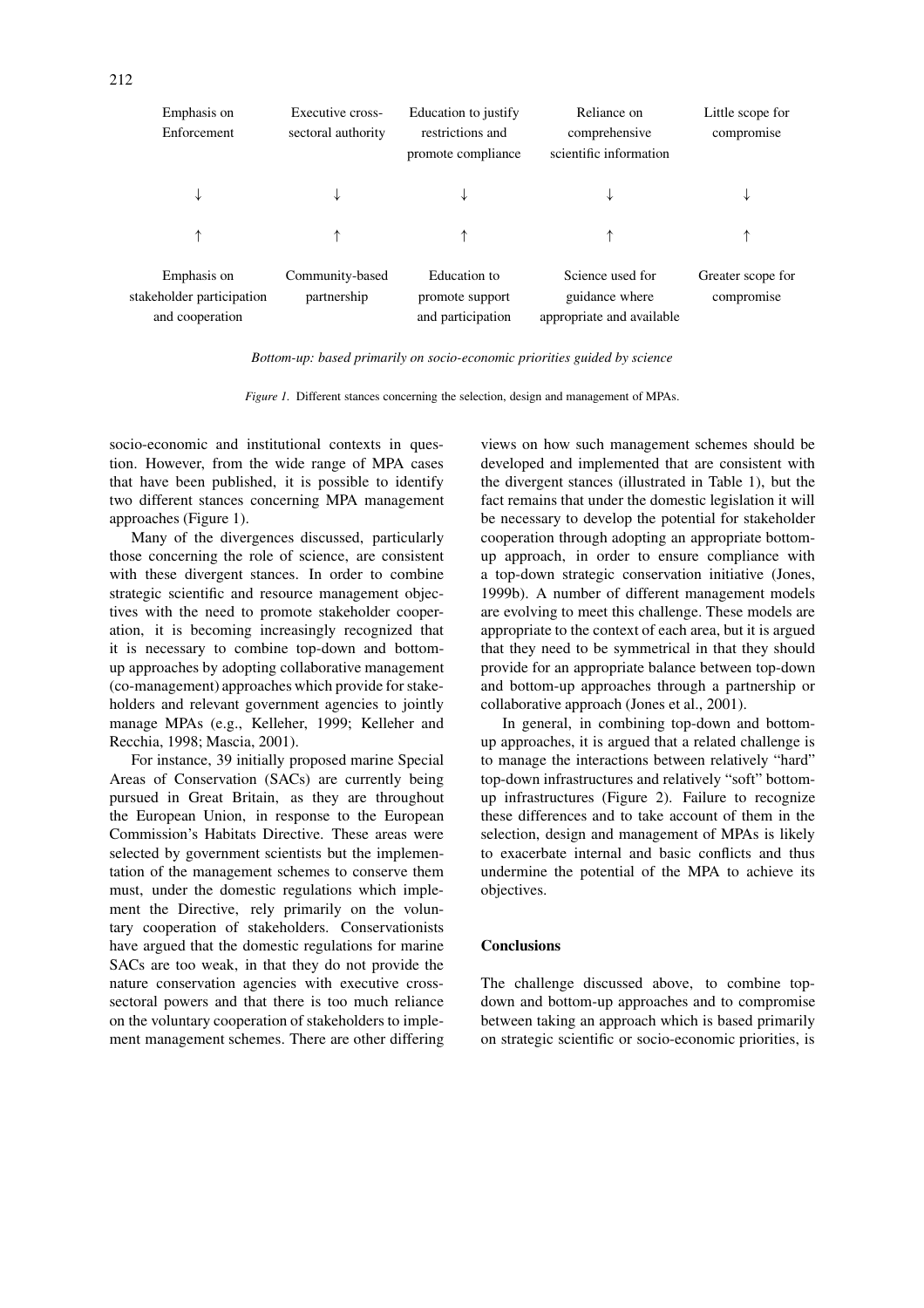

*Figure 2.* Differences between top-down and bottom-up infrastructures.

a major one. Strict proponents of either the top-down or the bottom-up approach will often argue that the two approaches are mutually exclusive. However, it is argued that experiences with MPAs are increasingly indicating that both approaches have their benefits, and that it is necessary to move forward from the either/or approach to one that recognizes that both approaches have a role. This is consistent with the wider concept of co-management, the importance of which in managing marine resources (Ellsworth et al., 1997; Nielsen and Vedsmand, 1999) and terrestrial protected areas (Agrawal and Gibson, 1999; Borrini-Feyerabend, 1996; Paulson, 1998; Sharpe, 1998; Tsing et al., 1999) is gaining wider and increasing recognition. This is particularly important for MPAs given: the diversity of stakeholders and their differing value priorities; the high degree of scientific uncertainty concerning marine ecosystems; and the high decision stakes should such ecosystems be perturbed.

As such, the "middle-ground" approach that is being argued for is consistent with the post-normal scientific approach (Ravetz, 1999; Naylor L., pers. comm.), outlined in the discussion above on "value conflicts", which others, such as Ballantine (1999) have also supported. Whilst some scientists may be hostile to such an approach, it is argued that it is becoming increasingly evident that if MPAs are to be designated more widely, managed more effectively, and evaluated more demonstrably, middle-ground approaches will be necessary. Where such approaches have been developed and successfully applied, it will also be important to share such experiences, through a network of parties with an interest in MPAs, and to assess their transferability, subject to adaptation where appropriate. This will enable MPAs to move forward from their present *ad hoc* approach, by providing an approach to selecting, designing, managing and

evaluating MPAs which is systematic, though not in a purely scientific sense, and which is effective in achieving MPA objectives, including that of harvest refugia, through the promotion of stakeholder cooperation.

# **Acknowledgements**

I am grateful to Dr Nicholas Polunin, University of Newcastle, and to the three anonymous reviewers for their useful comments on the initial manuscript.

# **References**

- Agardy, T. (1994) Introduction. *In*: Agardy T. (ed.), *The Science of Conservation in the Coastal Zone: New Insights on How to Design, Implement and Monitor Marine Protected Areas*. A Marine Conservation and Development Report, IUCN, Gland, Switzerland, pp. 13–16.
- Agardy, T.S. (1997) *Marine Protected Areas and Ocean Conservation*. R.G. Landes Company, Texas.
- Agardy, T. (2000) Information needs for marine protected areas: scientific and societal. *B. Mar. Sci.* **66**(3), 875–888.
- Agrawal, A. and Gibson, C.C. (1999) Enchantment and disenchantment: the role of community in natural resource conservation. *World Dev.* **27**(4), 629–630.
- Alder, J. (1996a) Costs and effectiveness of education and enforcement, Cairns Section of the Great Barrier Reef Marine Park. *Environ. Manage.* **20**(4), 541–551.
- Alder, J. (1996b) Have tropical marine protected areas worked? An analysis of their success. *Coast. Manag.* **24**(2), 97–114.
- Allison, G.W., Lubchenco, J. and Carr, M.H. (1998) Marine reserves are necessary but not sufficient for marine conservation. *Ecol. Appl.* **8**(1 Supplement), S79–S92.
- Baker, A.C. (2001) Ecosystems: reef corals bleach to survive change. *Nature* **411**, 765–766.
- Ballantine, W.J. (1989) Marine reserves: lessons from New Zealand. *Progress in Underwater Science* **13**, 1–14.
- Ballantine, W.J. (1999) Marine reserves in New Zealand: the development of the concept and the principles. *In*: *Proceed-*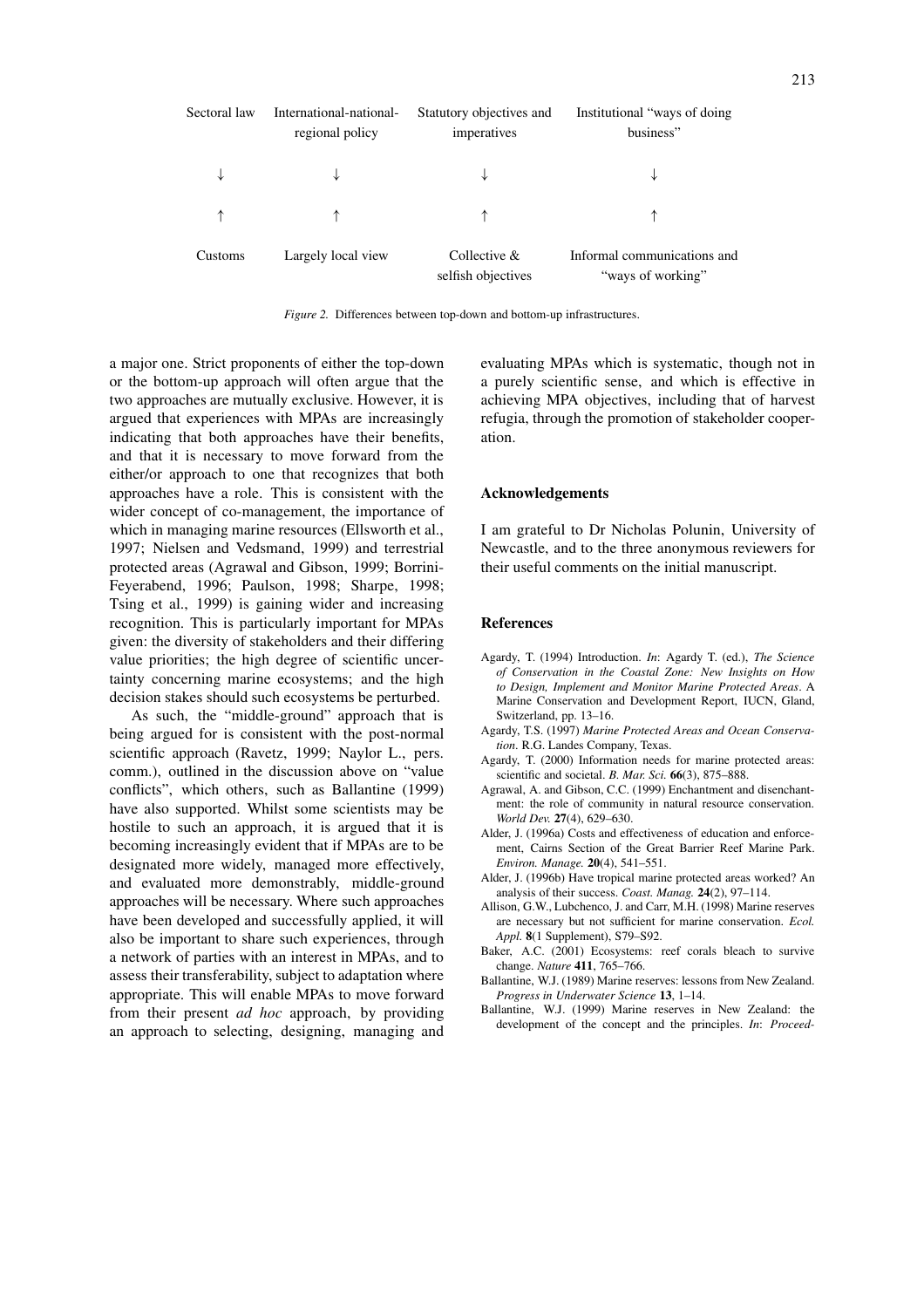*ings of International Workshop on Marine Conservation. Korean Ocean Research and Development Institute*, Cheju Island, Korea, November, pp. 3–38.

- Birkeland, C. (1982) Terrestrial runoff as a cause of outbreaks of *Acanthaster planci. Mar. Biol.* **69**(2), 175–185.
- Bjorklund, M.I. (1974) Achievements in marine conservation: international marine parks. *Environ. Conserv.* **1**(3), 205–223.
- Boersma, P.D. and Parrish, J.K. (1999) Limiting abuse: marine protected areas, a limited solution. *Ecol. Econ.* **31**(2), 287–304.
- Borrini-Feyerabend, G. (1996) *Collaborative Management of Protected Areas: Tailoring the Approach to the Context*. IUCN, Cambridge, UK.
- Botsford, L.W., Castilla, J.C. and Peterson, C.H. (1997) The management of fisheries and marine ecosystems. *Science* **277**, 509–515.
- Brailovskaya, T. (1998) Obstacles to protecting marine biodiversity through marine wilderness preservation: examples from the New England region. *Conserv. Biol.* **12**(6), 1236–1240.
- Brunckhorst, D.J. and Bridgewater, P.B. (1994) A novel approach to identify and select core reserve areas, and to apply UNESCO Biosphere Reserve principles to the coastal marine realm. *In*: Brunckhorst, D.J. (ed.), *Marine Protected Areas and Biosphere Reserves: Towards a New Paradigm. Proceedings of the 1st International Workshop on Marine and Coastal Protected Areas*, Canberra, Australia, August. Australian Nature Conservation Agency, Canberra, pp. 12–17.
- Callicot, J.B. (1991) Conservation ethics and fishery management. *Fisheries* **16**(2), 22–28.
- Cameron, A.M., Endean, R. and DeVantier, L.M. (1991) Predation on massive corals: are devastating population outbreaks of *Acanthaster planci* novel events? *Mar. Ecol. Prog. Ser.* **75**, 251–258.
- Cole-King, A. (1995) Marine protected areas in Britain: a conceptual problem? *Ocean Coast. Manage.* **27**(1–2), 109–127.
- Cooke, A.J., Polunin, N.V.C. and Moce, K. (2000) Comparative assessment of stakeholder management in traditional Fijian fishing-grounds. *Environ. Conserv.* **27**(3), 291–299.
- Costanza, R., d'Arge, R. and van den Belt, M. (1997) The value of the world's ecosystem services and natural capital. *Nature*, **387**, 253–260.
- Culotta, E. (1994) Is marine biodiversity at risk? *Science* **141**, 918– 920.
- Davidson, O.G. (1998) *This Enchanted Braid: Coming to Terms with Nature on the Coral Reef*. John Wiley, New York, p. 5.
- Davis, D. and Tisdell, C. (1995) Recreational scuba-diving and carrying capacity in marine protected areas. *Ocean Coast. Manage.* **26**(1), 19–40.
- Dayton, P.K., Tegner, M.J., Edwards, P.B. and Riser, K.L. (1998) Sliding baselines, ghosts, and reduced expectations in kelp forest communities. *Ecol. Appl.* **8**(2), 309–322.
- Dayton, P.K., Tegner, M.J., Edwards, P.B. and Riser, K.L. (1999) Temporal and spatial scales of kelp demography: the role of oceanographic climate. *Ecol. Monogr.* **69**(2), 219–250.
- De Fontaubert, A.C., Downes, D.R. and Agardy, T.S. (1996) *Biodiversity in the Seas: Implementing the Convention on Biological Diversity in Marine and Coastal Habitats*. IUCN, Gland, Switzerland.
- Ellsworth, J.P., Hildebrand, L.P. and Glover, A.E. (1997) Canada's Atlantic Coastal Action Program: a community-based approach to collective governance. *Ocean Coast. Manage.* **36**(1–3), 121– 142.
- Estes, J.A., Tinker, M.T., Williams, T.M. and Doak, D.F. (1998) Killer whale predation on sea otters linking oceanic and nearshore ecosystems. *Science* **282**, 473–476.
- FAO (Food and Agriculture Organisation) (2000) *The State of World Fisheries and Aquaculture 2000*. United Nations, Rome.
- Fiske, S.J. (1992) Sociocultural aspects of establishing marine protected areas. *Ocean Coast. Manage.* **18**, 25–46.
- Garcia-Charton, J.A. and Perez-Ruzafa, A. (1999) Ecological heterogeneity and the evaluation of the effects of marine reserves. *Fish. Res.* **42**(1–2), 1–20.
- Gattuso, J.-P., Frankignoulle, M., Bourge, I., Romaine, S. and Buddemeier, R.W. (1998) Effect of calcium carbonate saturation of seawater on coral calcification. *Global Planet. Change* **18**(1–2), 37–46.
- Gubbay, S. (ed.) (1995) *Marine Protected Areas: Principles and Techniques for Management*. Chapman and Hall, London.
- Guénette, S., Lauck, T. and Clark, C. (1998) Marine reserves: from Beverton and Holt to the present. *Rev. Fish Biol. Fisher.* **8**(3), 251–272.
- Halpern, B. (in press) The impact of marine reserves: do reserves work and does reserve size matter? *Ecol. Appl.*
- Hannesson, R. (1998) Marine reserves: what would they accomplish? *Marine Resource Economics* **13**(3), 159–170.
- Hardin, D. (1968) The tragedy of the commons. *Science*, **162**, 1243– 1248.
- Hastings, A. and Botsford, L.W. (1999) Equivalence in yield from marine reserves and traditional fisheries management. *Science* **284**(5419), 1537–1538.
- Hawkins, J.P., Roberts, C.M. and Clark, V. (2000) The threatened status of restricted-range coral reef fish species. *Animal Conservation* **3**(1), 81–88.
- Holland, D.S. (2000) A bioeconomic model of marine sanctuaries of Georges Bank. *Can. J. Fish. Aquat. Sci.* **57**(6), 1307–1319.
- Hutchings, J.A. (2001) Conservation biology of marine fishes: perceptions and caveats regarding assignment of extinction risk. *Can. J. Fish. Aquat. Sci.* **58**(1), 108–121.
- IUCN (1976) *Proceedings of an International Conference on Marine Parks and Reserves*, 12–14 May, Tokyo, Japan. IUCN Publication New Series, No 37.
- IUCN (1993) *Parks for Life: Report of the IVth World Congress on National Parks and Protected Areas*. Caracas, Venezuela, February 1992. IUCN, Gland, Switzerland.
- IUCN (2000) *IUCN Red List categories: Version 3.1*. Prepared by the IUCN Species Survival Commission. IUCN, Gland, Switzerland and Cambridge, UK.
- Jackson, J.B.C., Kirby, M.X., Berger, W.H., Bjorndal, K.A., Botsford, L.W., Bourque, B.J., Bradbury, R.H., Cooke, R., Erlandson, J., Estes, J.A., Hughes, T.P., Kidwell, S., Lange, C.B., Lenihan, H.S., Pandolfi, J.M., Peterson, C.H., Steneck, R.S., Tegner, M.J. and Warner, R.R. (2001) Historical overfishing and the recent collapse of coastal ecosystems. *Science* **293**, 629–638.
- Jennings, S. and Kaiser, M.J. (1998) The effects of fishing on marine ecosystems. *Adv. Mar. Biol.* **34**, 201–352.
- Johannes, R.E. (1978) Traditional marine conservation in Oceania. *Ann. Rev. Ecol. Syst.* **9**, 349–364.
- Jones, P.J.S. (1994) A review and analysis of the objectives of marine nature reserves. *Ocean Coast. Manage.* **23**(3), 149–178.
- Jones, P.J.S. (1999a) Economic and sociocultural priorities for marine conservation. *In*: Kaiser, M.J. and de Groot, S.J. (eds.), *Effects of Fishing on Non-Target Species and Habitats: Biological, Conservation and Socio-Economic Issues*. Blackwell Science, Oxford, pp. 354–365.
- Jones, P.J.S. (1999b) Marine nature reserves in Britain: past lessons, current status and future issues. *Mar. Policy* **23**(4–5), 375–396.
- Jones, P.J.S., Burgess, J. and Bhattachary, D. (2001) *An Evaluation of Approaches for Promoting Relevant Authority and Stakeholder Participation in European Marine Sites in the UK*. UK Marine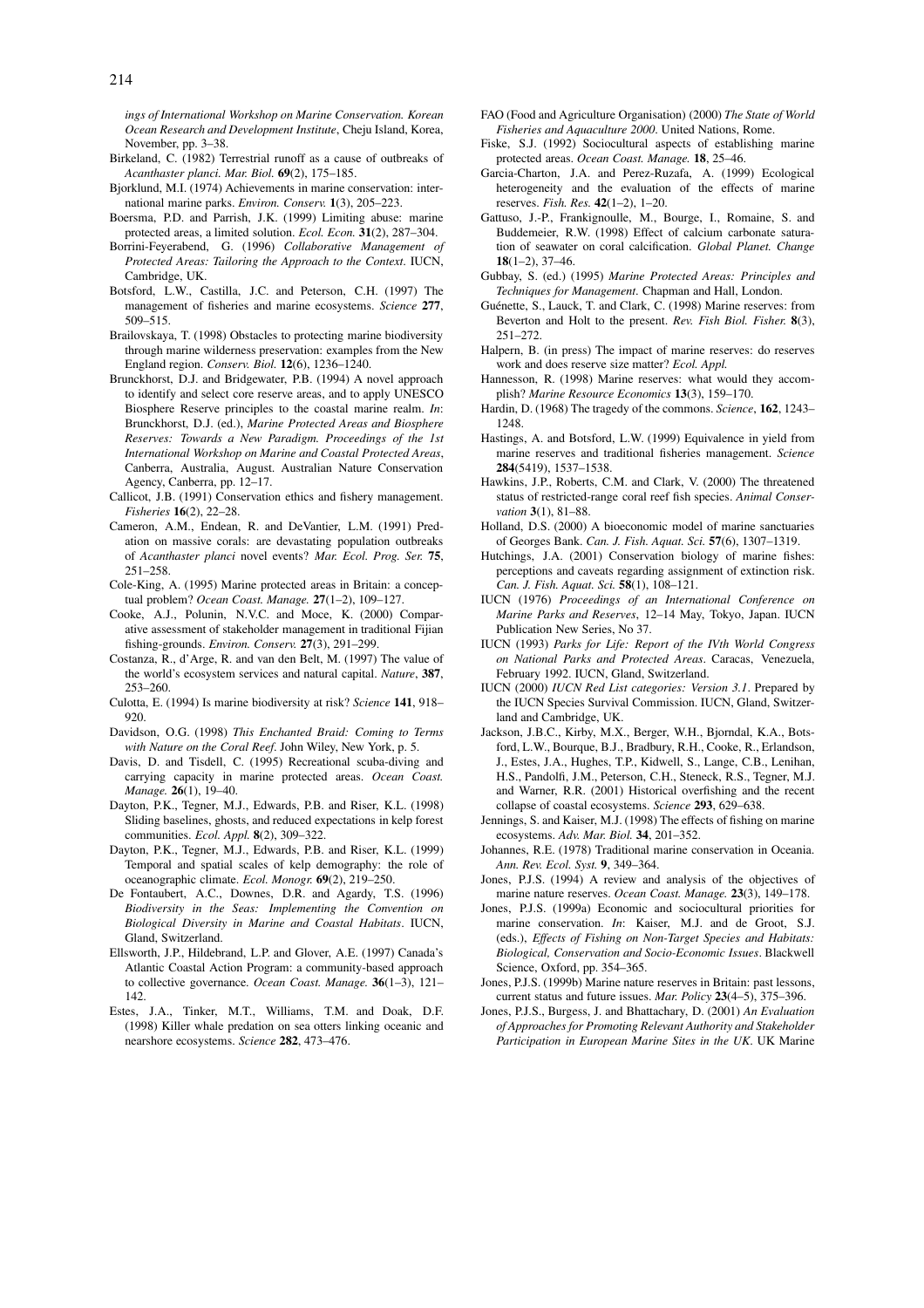SACs Project, English Nature, Peterborough. Available from Internet URL http://www.homepages.ucl.ac.uk/∼ucfwpej/icem. htm#MSAC

- Kaiser, M.J., Spence, F.E. and Hart, P.J.B. (2000) Fishing-gear restrictions and conservation of benthic habitat complexity. *Conserv. Biol.* **14**(5), 1512–1525.
- Kaza, S. (1995) Marine education and interpretation. *In*: Gubbay (ed.), pp. 174–198.
- Kelleher, G. (1999) *Guidelines for Marine Protected Areas*. IUCN, Gland, Switzerland and Cambridge, UK.
- Kelleher, G. and Kenchington, R.A. (1982) Australia's Great Barrier Reef Marine Park: making development compatible with conservation. *Ambio* **11**(5), 262–267.
- Kelleher, G. and Kenchington, R.A. (1992) *Guidelines for Establishing Marine Protected Areas*. IUCN, Gland, Switzerland and Cambridge, UK.
- Kelleher, G. and Recchia, C. (1998) Lessons from marine protected areas around the world. *Parks* **8**(2), 1–4.
- Kelleher, G., Bleakley, C. and Wells, S. (1995) *Priority Areas for a Global Representative System of Marine Protected Areas*. Four Volume Report to the World Bank Environment Department, Washington DC.
- Kenchington, R.A. (1990) *Managing Marine Environments*. Taylor and Francis, New York, pp. 28–39.
- Kenchington, R.A. (1993) Tourism in coastal and marine environments – a recreational perspective. *Ocean Coast. Manage.* **19**(1), 1–16.
- Kenchington, R.A. and Agardy, T. (1990) Achieving marine conservation through biosphere reserve planning and management. *Environ. Conserv.* **17**, 39–44.
- Kenchington, R.A. and Kelleher, G. (1992) Crown-of-thorns starfish management conundrums. *Coral Reefs* **11**, 53–56.
- Kleypas, J.A., Buddemeier, R.W., Archer, D., Gattusso, J.P., Langdon, C. and Opdyke, B.N. (1999) Geochemical consequences of increased atmospheric carbon dioxide on coral reefs. *Science* **284**(5411), 118–120.
- Laffoley, D.d'A. and Bines, T. (2000) *Protection and Management of Nationally Important Marine Habitats and Species*. Research Report 390, English Nature, Peterborough.
- Lauck, T., Clark, C.W., Mangel, M. and Munro, G.R. (1998) Implementing the precautionary principle in fisheries management through marine reserves. *Ecol. Appl.* **8**(1 Supplement), S72–S78.
- Leopold, A.S. (1964) Wilderness and culture. *In*: Brower, D. (ed.), *Wildlands in our Civilisation*. Sierra Club, San Francisco, California, pp. 81–85. Quoted in Pearsall (1984).
- Ludwig, D., Hilborn, R. and Walters, C. (1993) Uncertainty, resource exploitation and conservation: Lessons from history. *Science* **260**, 17, 36.
- Malakoff, D. (1997) Extinction on the High Seas. *Science* **277**, 486– 488.
- Mascia, M.B. (2001) *Designing Effective Coral Reef Marine Protected Areas*. A synthesis report based on presentations at the 9th International Coral Reef Symposium, Bali, Indonesia, October 2000. IUCN World Commission on Protected Areas-Marine, Gland, Switzerland.
- Miller, M.L. and Kirk, J. (1992) Marine environmental ethics. *Ocean Coast. Manage.* **17** (3/4), 237–251.
- Milton, K. (1991) Gaining support for marine protected areas: a sociologists view. *In*: *The Challenge of Marine Protected Areas*. Proceedings of a conference organised by the Marine Conservation Society, 22 May. MCS, Ross-on-Wye, UK, pp. 19–22.
- Murray, S.N., Ambrose, R.F., Bohnsack, J.A., Botsford, L.W., Carr, M.H., Davis, G.E., Dayton, P.K., Gotshall, D., Gunderson, D.R., Hixon, M.A., Lubchenco, J., Mangel, M., MacCall, A.,

McArdle, D.A., Ogden, J.C., Roughgarden, J., Starr, R.M., Tegner, M.J. and Yoklavich, M.M. (1999) No-take reserve networks: Sustaining fishery populations and marine ecosystems. *Fisheries* **24**(11), 11–25.

- Musick, J.A., Berkeley, S.A. and Warren, M.L. (2000) Protection of marine fish stocks at risk of extinction. *Fisheries* **25**(3), 6–8.
- NCEAS (2001) Scientific consensus statement on marine reserves and marine protected areas, National Center for Ecological Analysis and Synthesis, University of California – Santa Barbara. *Journal of International Wildlife Law and Policy* **4**(1), 87–90.
- NRC (National Research Council) (2001) *Marine Protected Areas: Tools for Sustaining Ocean Ecosystems*. National Academy Press, Washington, DC.
- Nichols, K. (1999) Coming to terms with "integrated coastal management": problems of meaning and method in a new arena of resource regulation. *Prof. Geogr.* **51**(3), 388–399.
- Nielsen, J.R. and Vedsmand, T. (1999) User participation and institutional change in fisheries management: a viable alternative to the failures of 'top-down' driven control? *Ocean Coast. Manage.* **42**, 19–37.
- Norse, E.A. (ed.) (1993) *Global Marine Biological Diversity: A Strategy for Building Conservation into Decision Making*. Island Press, Washington DC, pp. 37–86.
- Nowlis, J.S. and Roberts, C.M. (1999) Fisheries benefits and optimum design of marine reserves. *Fish. B.-NOAA* **97**(3), 604– 616.
- Ormond, R., Bradbury, R., Bainbridge, S., Fabricius, K., Keesing, J., de Vantier, L., Medlay, P. and Steven, A. (1990) Test of a model of regulation of crown-of-thorns starfish by fish predators. *In*: Bradbury, R.H. (ed.), *Acanthaster and the Coral Reef: A Theoretical Perspective*. Springer-Verlag, Berlin, pp. 189–207.
- Paulson, D.D. (1998) Collaborative management of public rangeland in Wyoming: lessons in co-management. *Prof. Geogr.* **50**(3), 301–315.
- Pearsall, S.H. (1984) *In absentia* benefits of nature preserves: a review. *Environ. Conserv.* **11**(1), 3–10.
- Peterson, C.H. and Lubchenco, J. (1997) Marine ecosystem services. *In*: Daily, G. (ed.), *Nature's Services: Societal Dependence on Natural Ecosystems*. Island Press, Washington, DC, pp. 177–194.
- Pitcher, T.J. (2001) Fisheries managed to rebuild ecosystems? Reconstructing the past to salvage the future. *Ecol. Appl.* **11**(2), 601–617.
- Polunin, N.V.C. (1984) Do traditional marine "reserves" conserve? A view of Indonesian and New Guinean evidence. *Senri Ethnological Studies* **17**, 267–283.
- Powles, H., Bradford, M.J., Bradford, R.G., Doubleday, W.G., Innes, S. and Levings, C.D. (2000) Assessing and protecting endangered marine species. *ICES J. Mar. Sci.* **57**(3), 669–676.
- Price, A.R.G. and Humphrey, S.L. (eds.) (1993) *Application of the Biosphere Reserve Concept to Coastal Marine Areas*. A Marine Conservation and Development Report. IUCN, Gland, Switzerland.
- Prideaux, M., Emmet, J. and Horstman, M. (1998) Sustainable use or multiple abuse? *Habitat Australia* **26**(2), 13–20.
- Ravetz, J.R. (1999) What is post-normal science? *Futures* **31**(7), 647–653.
- Ray, G.C. (1976) Critical marine habitats. *In*: IUCN, pp. 15–59.
- Ray, G.C. (1996) Coastal-marine discontinuities and synergisms: implications for biodiversity and conservation. *Biodivers. Conserv.* **5**(9), 1095–1108.
- Ray, G.C. (1999) Coastal-marine protected areas: agonies of choice. *Aquatic Conserv: Mar. Freshw. Ecosyst.* **9**(6), 607–614.